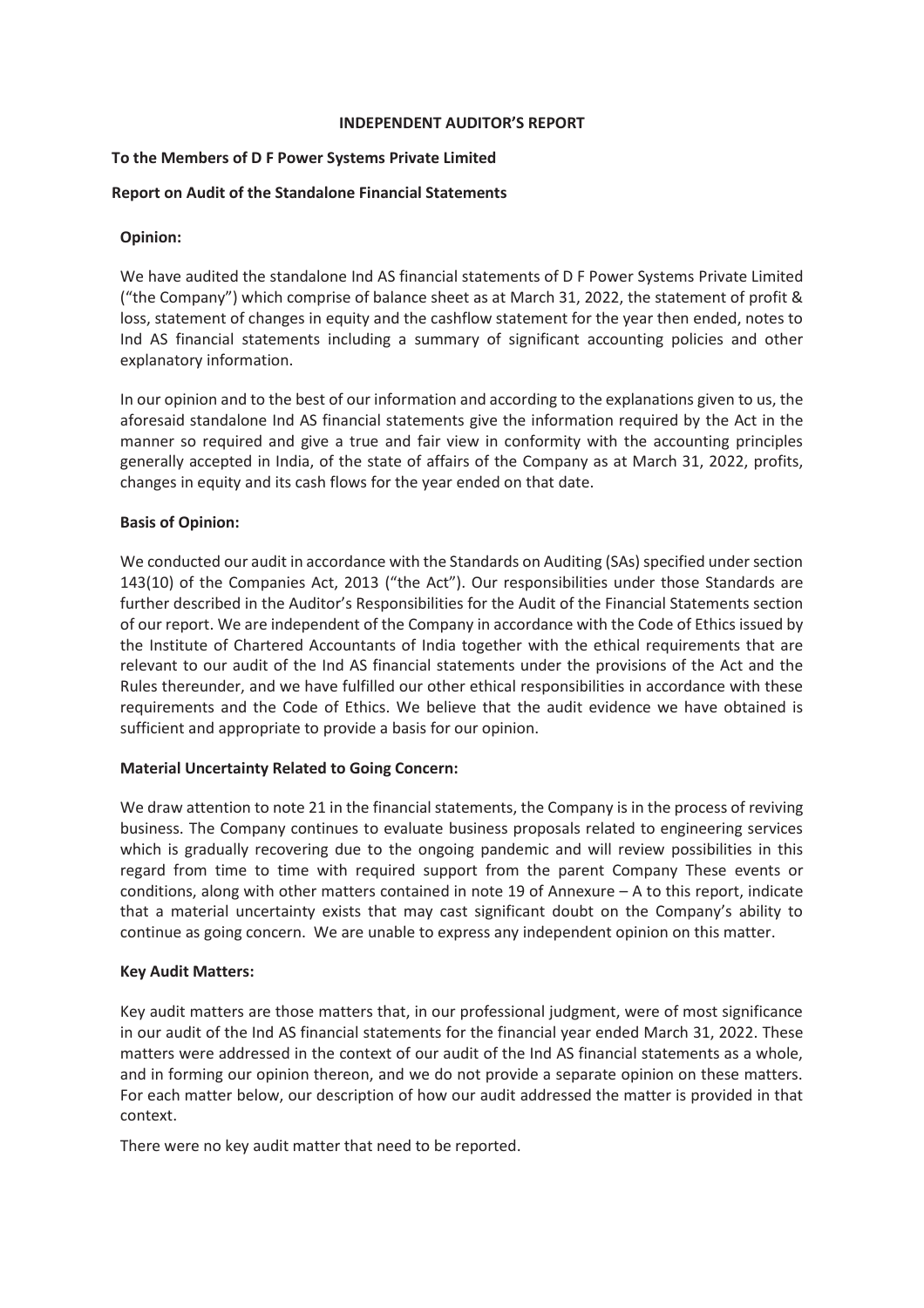# **Other matters:**

Attention of the members is drawn to note 23 of the financial statements regarding the impact of COVID-19 on Business, where the management has estimated the future cash flows for the Company with the possible effects that may result from the COVID-19 pandemic and does not foresee any adverse impact on its ability to continue as going concern and in meeting its liabilities as and when they fall due. The actual impact of the Covid-19 Pandemic may be different from that estimated as at the date of the approval of these financial statements. Our report on these financial statements have not modified in respect of this matter.

# **Other Information, ["Information Other than the Financial Statements and Auditor's Report Thereon"] :**

The Company's Board of Directors is responsible for the other information. The other information comprises the board report but does not include the financial statements and our auditor's report thereon.

Our opinion on the financial statements does not cover the other information and we do not express any form of assurance conclusion thereon.

In connection with our audit of the financial statements, our responsibility is to read the other information and, in doing so, consider whether the other information is materially inconsistent with the financial statements or our knowledge obtained in the audit or otherwise appears to be materially misstated. If, based on the work we have performed, we conclude that there is a material misstatement of this other information, we are required to report that fact. We have nothing to report in this regard.

In connection with our audit of the financial statements, our responsibility is to read the other information identified above when it becomes available and, in doing so, consider whether the other information is materially inconsistent with the financial statements or our knowledge obtained in the audit, or otherwise appears to be materially misstated.

# **Management's Responsibility for Standalone Ind AS Financial Statements:**

The Company's Board of Directors is responsible for the matters stated in section 134(5) of the Act, with respect to the preparation of these standalone Ind AS financial statements that give a true and fair view of the financial position, financial performance, changes in equity and cash flows of the Company in accordance with6 the accounting principles generally accepted in India, including the accounting standards specified under section 133 of the Act. This responsibility also includes maintenance of adequate accounting records in accordance with the provisions of the Act for safeguarding of the assets of the Company and for preventing and detecting frauds and other irregularities; selection and application of appropriate implementation and maintenance of accounting policies; making judgments and estimates that are reasonable and prudent; and design, implementation and maintenance of adequate internal financial controls, that were operating effectively for ensuring the accuracy and completeness of the accounting records, relevant to the preparation and presentation of the financial statement that give a true and fair view and are free from material misstatement, whether due to fraud or error.

In preparing the financial statements, management is responsible for assessing the Company's ability to continue as a going concern, disclosing, as applicable, matters related to going concern and using the going concern basis of accounting unless management either intends to liquidate the Company or to cease operations, or has no realistic alternative but to do so.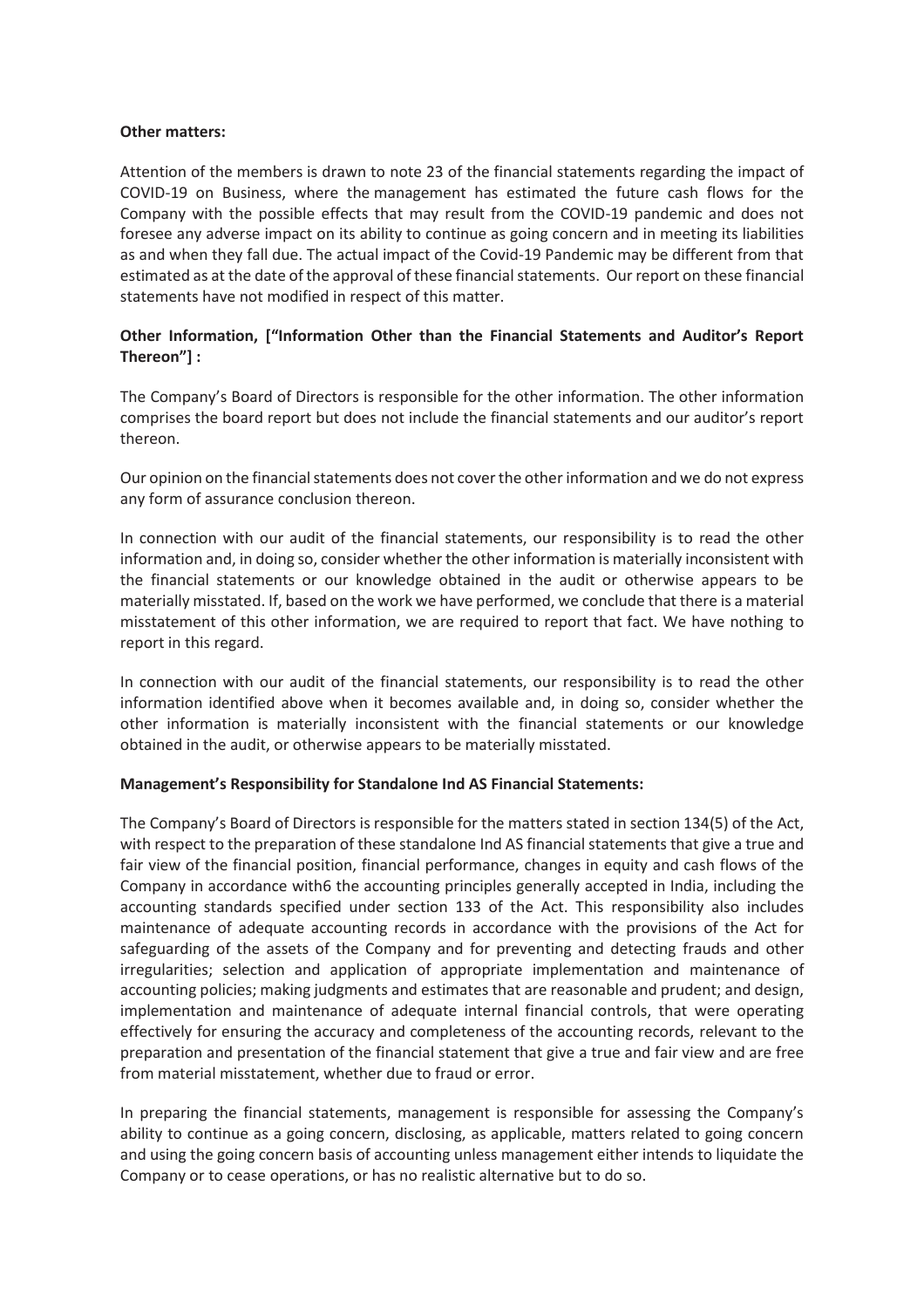Those Board of Directors are also responsible for overseeing the Company's financial reporting process.

# **Auditor's Responsibilities for the Audit of the Standalone Ind AS Financial Statements:**

Our objectives are to obtain reasonable assurance about whether the Standalone Ind AS financial statements as a whole are free from material misstatement, whether due to fraud or error, and to issue an auditor's report that includes our opinion. Reasonable assurance is a high level of assurance but is not a guarantee that an audit conducted in accordance with SAs will always detect a material misstatement when it exists. Misstatements can arise from fraud or error and are considered material if, individually or in the aggregate, they could reasonably be expected to influence the economic decisions of users taken on the basis of these financial statements.

As part of an audit in accordance with SAs, we exercise professional judgement and maintain professional scepticism through the audit. We also:

- · Identify and assess the risks of material misstatement of the standalone financial statements, whether due to fraud or error, design and perform audit procedures responsive to those risks and obtain audit evidence that is sufficient and appropriate to provide a basis for our opinion. The risk of not detecting a material misstatement resulting from fraud is higher than for one resulting from error, as fraud may involve collusion, forgery, intentional omissions, misrepresentations, or the override of internal control.
- · Obtain an understanding of internal control relevant to the audit in order to design audit procedures that are appropriate in the circumstances. Under section 143(3)(i) of the Act, we are also responsible for expressing our opinion on whether the company has adequate internal financial controls system in place and the operating effectiveness of such controls.
- · Evaluate the appropriateness of accounting policies used and the reasonableness of accounting estimates and related disclosures made by management.
- Conclude on the appropriateness of management's use of the going concern basis of accounting and, based on the audit evidence obtained, whether a material uncertainty exists related to events or conditions that may cast significant doubt on the ability of the Company to continue as a going concern. If we conclude that a material uncertainty exists, we are required to draw attention in our auditor's report to the related disclosures in the standalone financial statements or, if such disclosures are inadequate, to modify our opinion. Our conclusions are based on the audit evidence obtained up to the date of our auditor's report. However, future events or conditions may cause the Company to cease to continue as a going concern.
- Evaluate the overall presentation, structure and content of the consolidated financial statements, including the disclosures, and whether the consolidated financial statements represent the underlying transactions and events in a manner that achieves fair presentation.

We communicate with those charged with governance regarding, among other matters, the planned scope and timing of the audit and significant audit findings, including any significant deficiencies in internal control that we identify during our audit.

We also provide those charged with governance with a statement that we have complied with relevant ethical requirements regarding independence, and to communicate with them all relationships and other matters that may reasonably be thought to bear on our independence, and where applicable, related safeguards.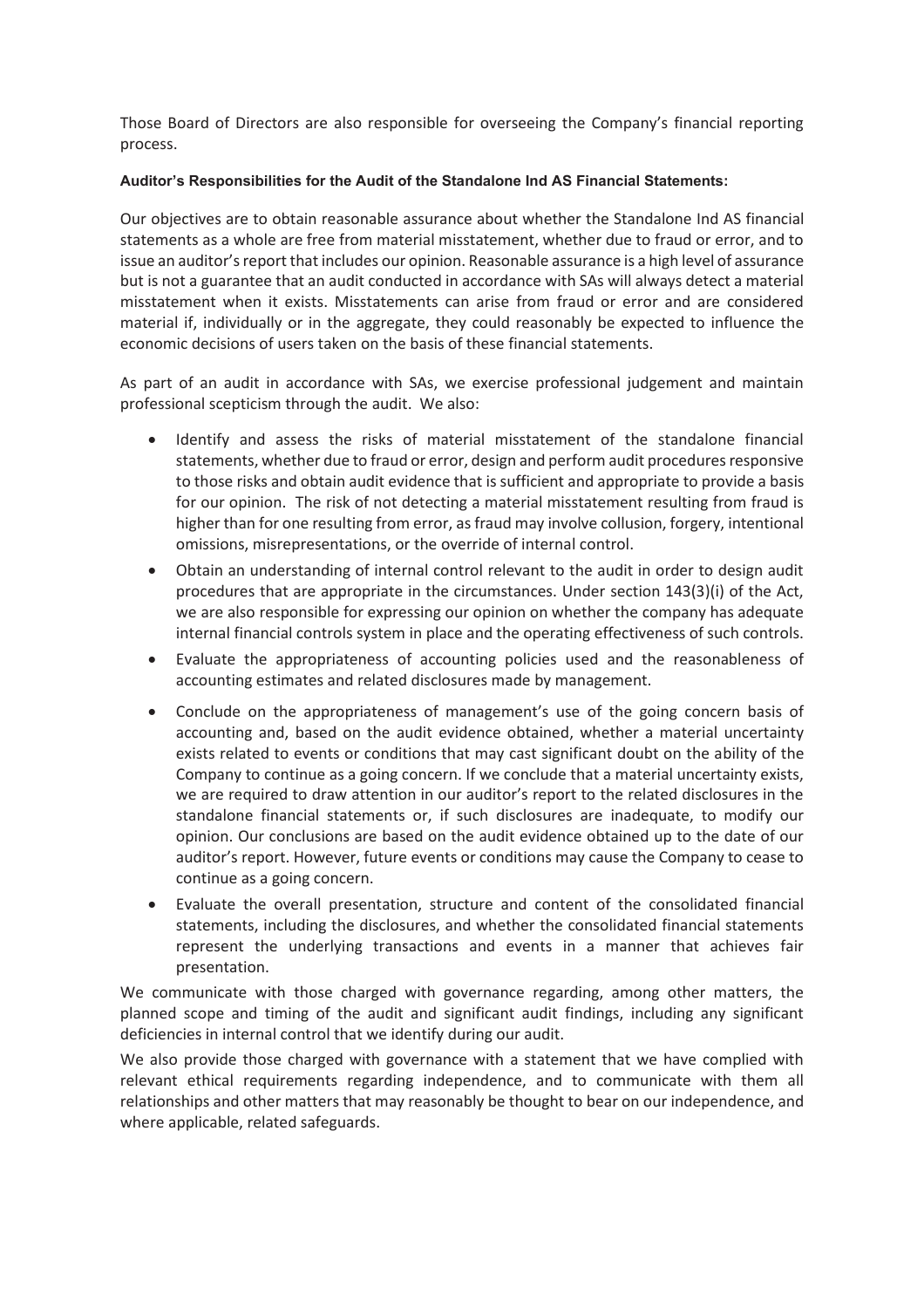# **Report on Other Legal and Regulatory Requirements:**

- 1. As required by the Companies (Auditor's Report) Order, 2020 ("the Order"), issued by the Central Government of India in terms of sub-section (11) of section 143 of the Companies Act, 2013, we give in the Annexure  $- A$ , a statement on the matters specified in paragraphs 3 and 4 of the Order, to the extent applicable.
- 2. As required by Section 143(3) of the Act, we report that:
- a) We have sought and obtained all the information and explanations which to the best of our knowledge and belief were necessary for the purposes of our audit.
- b) In our opinion, proper books of account as required by law have been kept by the Company so far as it appears from our examination of those books
- c) The Balance Sheet, the Statement of Profit and Loss, statement of changes in equity and the Cash Flow Statement dealt with by this Report are in agreement with the books of account.
- d) In our opinion, the aforesaid standalone financial statements comply with the Accounting Standards specified under Section 133 of the Act.
- e) On the basis of the written representations received from the directors as on March 31, 2022 taken on record by the Board of Directors, none of the directors is disqualified as on that date from being appointed as a director in terms of Section 164 (2) of the Act.
- f) With respect to the adequacy of the internal financial controls over financial reporting of the Company and the operating effectiveness of such controls, refer to our separate Report in "Annexure - B".
- g) With respect to the other matters to be included in the Auditor's Report in accordance with requirement of Section 197 (16) of the Act, as amended:

In our opinion and according to the information and explanation given to us, the Company has not paid any remuneration to its directors.

- h) With respect to the other matters to be included in the Auditor's Report in accordance with Rule 11 of the Companies (Audit and Auditors) Rules, 2014, in our opinion and to the best of our information and according to the explanations given to us:
	- i) The Company has disclosed its pending litigations which would impact its financial position in note 24 of the financial statements.
	- ii) The Company did not have any long-term contracts as required under the applicable law or accounting standards, and also not entered into any derivative contracts, accordingly no provision is required to be made in respect of material foreseeable losses.
	- iii) There were no amounts which were required to be transferred to the Investor Education and Protection Fund by the Company.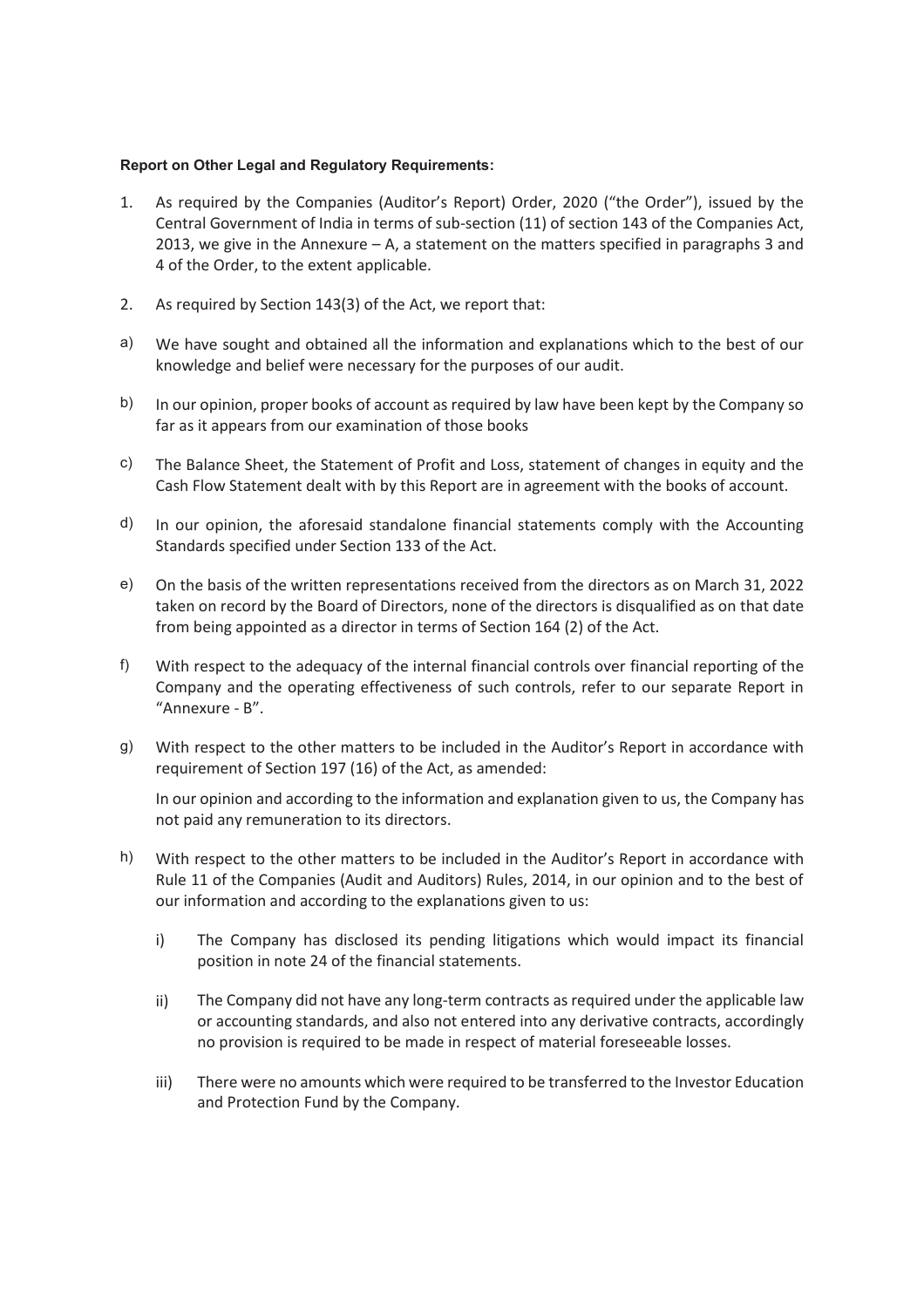- iv) a. The Management has represented that, to the best of its knowledge and belief, no funds (which are material either individually or in the aggregate) have been advanced or loaned or invested (either from borrowed funds or share premium or any other sources or kind of funds) by the Company to or in any other person or entity, including foreign entity ("Intermediaries"), with the understanding, whether recorded in writing or otherwise, that the Intermediary shall, whether, directly or indirectly lend or invest in other persons or entities identified in any manner whatsoever by or on behalf of the Company ("Ultimate Beneficiaries") or provide any guarantee, security or the like on behalf of the Ultimate Beneficiaries
	- b. The Management has represented, that, to the best of its knowledge and belief, no funds (which are material either individually or in the aggregate) have been received by the Company from any person or entity, including foreign entity ("Funding Parties"), with the understanding, whether recorded in writing or otherwise, that the Company shall, whether, directly or indirectly, lend or invest in other persons or entities identified in any manner whatsoever by or on behalf of the Funding Party ("Ultimate Beneficiaries") or provide any guarantee, security or the like on behalf of the Ultimate Beneficiaries
	- c. Based on the audit procedures that have been considered reasonable and appropriate in the circumstances, nothing has come to our notice that has caused us to believe that the representations under sub-clause (i) and (ii) of Rule 11(e), as provided under (a) and (b) above, contain any material misstatement
- v. The Company has not declared or paid any dividend during the year in accordance with section 123 of the Act.

**For B. K. RAMADHYANI & CO LLP Chartered Accountants Firm Registration No. 002878S/S200021** 

> C R DEEPAK Date: 2022.05.09 18:32:35 Digitally signed by C R

**(CA C R Deepak) Partner Membership No. 215398**  Place: Bangalore **Network: 2008 and 2008 CONTENTS UDIN:22215398AIRFFC2659** 

**Date: May 9, 2022**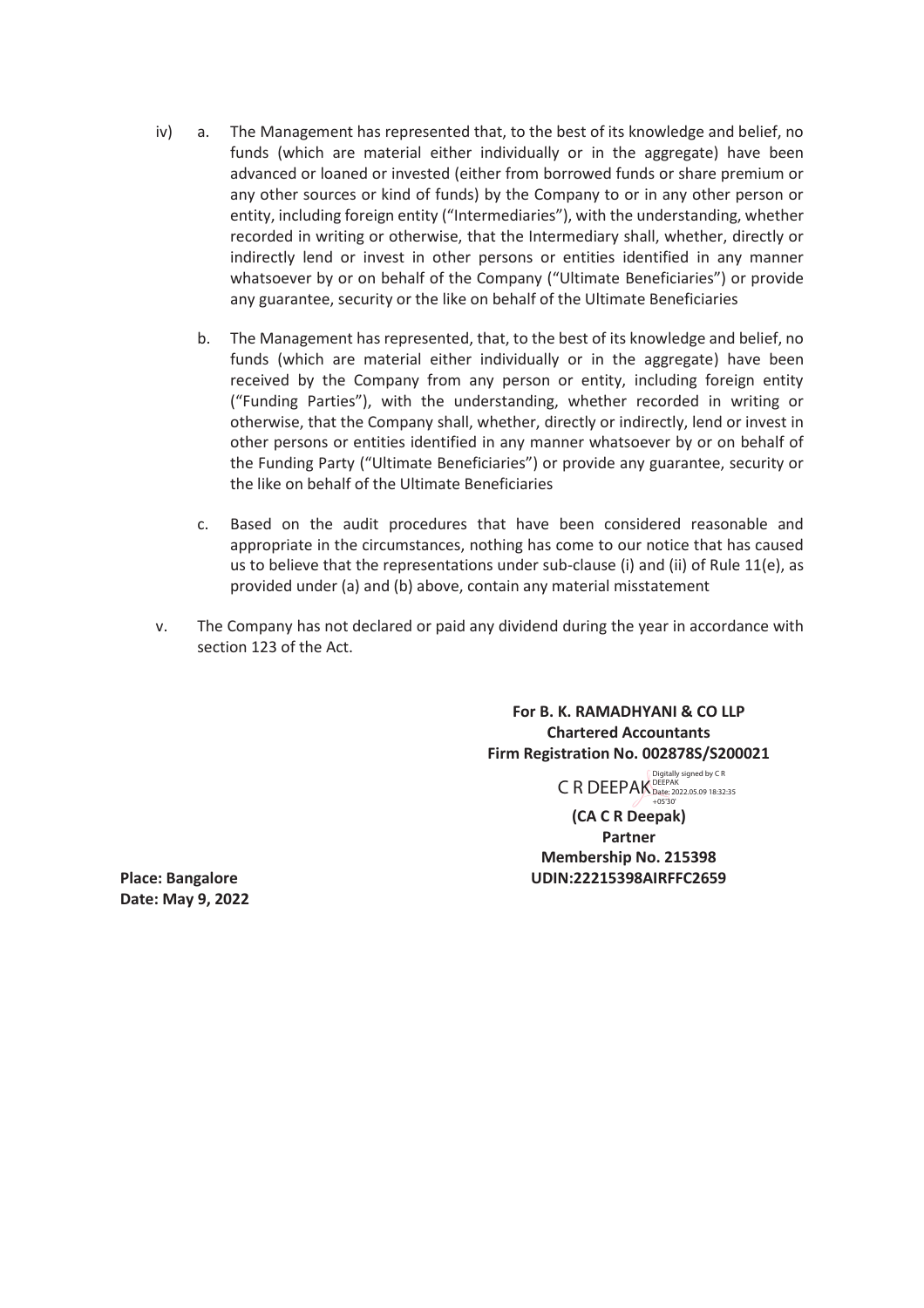# **ANNEXURE-A REFERRED TO IN PARAGRAPH 1 UNDER THE HEADING "REPORT ON OTHER LEGAL AND REGULATORY REQUIREMENTS" OF OUR REPORT TO THE MEMBERS OF D F POWER SYSTEMS PRIVATE LIMITED.**

- 1. a. The Company doesn't have any property, plant & equipment during the year, hence clause 3 (i) (a) to (d) of the Order is not applicable.
	- b. Based on the information and explanation given to us by the Company, there are no proceedings initiated or are pending against the Company for holding any benami property under the Benami Transactions (Prohibition) Act, 1988 and rules made thereunder.
- 2. a) The Company doesn't have any Inventories during the year, hence clause 3 (ii) (a) of the Order is not applicable.
	- b) Based on the information and explanation furnished us by the Company, no bank or financial institution has sanctioned any working capital limits in excess of Rs. Five crores in aggregate during the year. Accordingly, clause 3 (ii) b) of the Order is not applicable.
- 3. The Company has not made any investments, granted any loans to the parties covered in the register maintained under section 189 of the Act. Accordingly, clause 3(iii) of the Order is not applicable.
- 4. Based on the information and explanations given to us, the Company has not granted any loans, made any investments, given guarantees and securities as referred in the provisions of section 185 and 186 of the Act. Hence, clause 3(iv) of the Order is not applicable.
- 5. The Company has not accepted any deposits as applicable under the directives issued by the Reserve Bank of India and the provisions of sections 73 to 76 or any other provisions of the Act and rules framed under. Accordingly, the provisions of clause 3(v) of the said Order are not applicable.
- 6. To the best of our knowledge and explanations given to us, the Central Government has not prescribed the maintenance of cost records under sub-section (1) of section 148 of the Act. Accordingly, the provisions of clause 3(vi) of the said Order are not applicable.
- 7. a) According to the records of the Company, it is generally regular in depositing undisputed statutory dues including provident fund, employees' state insurance, Goods and Service Tax and any other statutory dues to the appropriate authorities as at March 31, 2022. There are no undisputed dues outstanding for a period of more than six months from the date they became payable.
	- b) According to the records of the Company and according to the information and explanation given to us, there are no dues outstanding on account of any disputes in respect of income tax, service tax, customs duty or excise duty or Goods and Service Tax.
- 8. Based on the information and explanation furnished to us by the Company there are no transactions not recorded in the books of accounts which have been surrendered or disclosed as income during the year in the tax assessments under the Income Tax Act, 1961.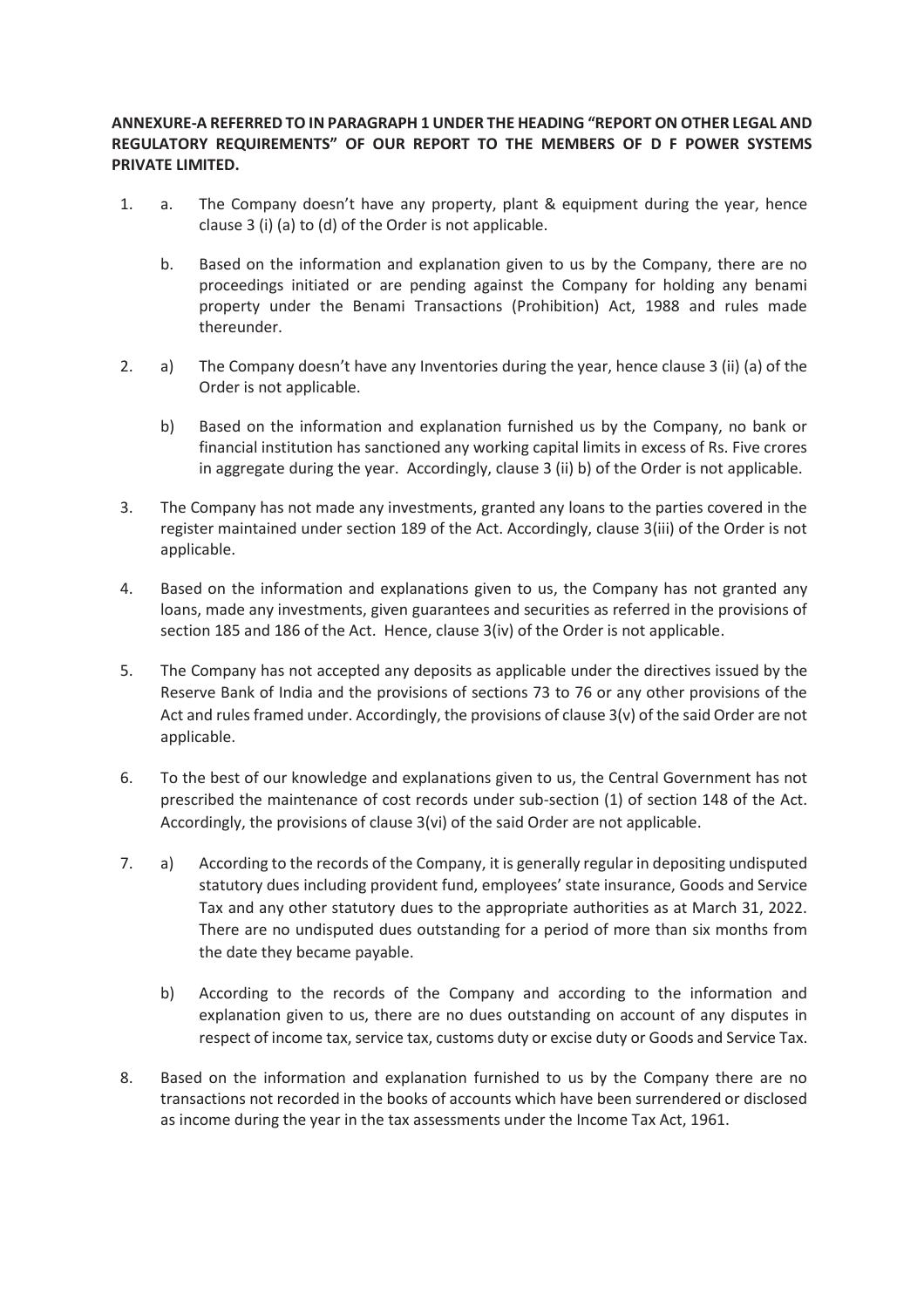- 9. a) In our opinion based on the information and explanation given to us, the Company has not borrowed any amount from banks, financial institution and government or has issued debentures.
	- b) Based on the information and representation made by the Company, it has not been declared as willful defaulter by any bank, financial institution or other lender.
	- c. According to the information and explanation furnished to us by the Company, it has not taken any term loan during the year.
	- d. According to the information and explanations given to us and on an overall examination of the balance sheet of the company, we report that no funds raised on short term basis have been used for long term investment.
	- e. According to the information and explanation given to us the Company has not taken any funds from any entity or person on account of or to meet the obligations of its subsidiaries, associates or joint ventures.
	- f. According to information and explanation given to the Company has not raised any loans during the year on the pledge of securities held by its subsidiaries, joint ventures or associate companies.
- 10 . In our opinion based on the information and explanation given to us, the Company, it has not raised any moneys by way of initial public offer or further public offer (including debt instruments and term loans. Accordingly, the provisions of clause 3(ix) of the said Order are not applicable.
- 11. a) According to the information and explanation given to us, there are no frauds reported by the Company or any fraud on the Company by its officers or employees, has been noticed or reported during the year. Accordingly, the provisions of clause 3(xi) (a) of the said Order is not applicable.
	- b) According to the information and explanation given to us, no report under sub-section (12) of section 143 of the Companies Act has been filed in Form ADT-4 as prescribed under rule 13 of Companies (Audit and Auditors) Rules, 2014 with the Central Government, during the year and upto the date of this report
	- c) Based on the information and explanation given to us, there are no whistle blower complaints received by the Company during the year and accordingly, provisions of the clause 3 (xi)(c) of the Order is not applicable.
- 12. The Company is not a Nidhi Company. Accordingly, the provisions of clause 3(xii) of the said Order are not applicable.
- 13. In our opinion and according to the information and explanation given to us and as represented to us by the management, all transactions with the related parties are in compliance with section 177 and 188 of the Act and the details have been disclosed in the Ind AS financial statements as required by the applicable accounting standards.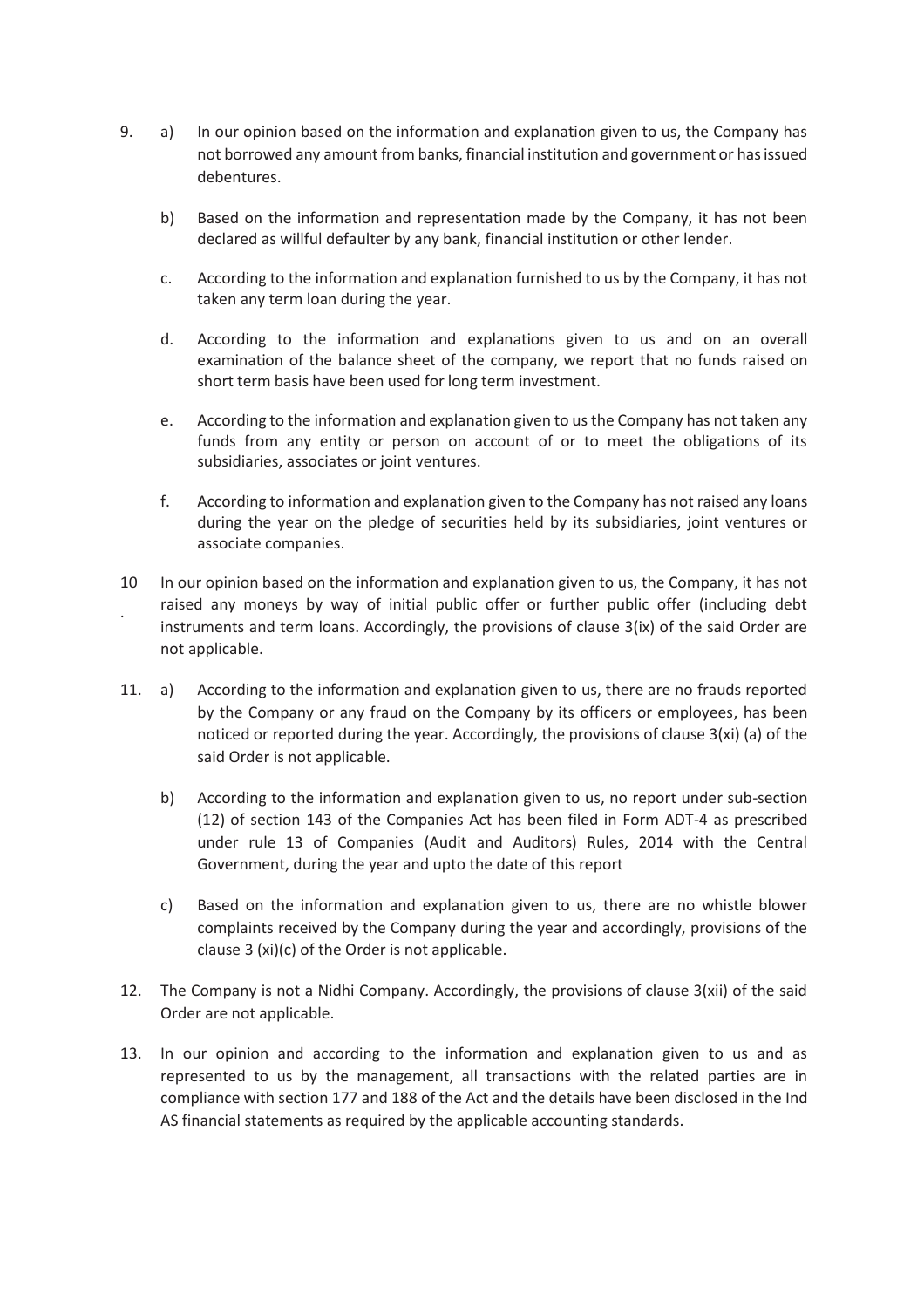- 14. According to information and explanation furnished to us by the Company, it doesn't have any internal audit system accordingly, the provisions of clause 3 (xiv) of the said Order is not applicable.
- 15. As represented to us by the management and according to the information and explanation given to us, the Company has not entered into any non-cash transactions with directors or persons connected with him. Accordingly, the provisions of clause 3(xv) of the said Order are not applicable.
- 16. a) In our opinion, the Company is not required to be registered under section 45-IA of the Reserve Bank of India Act, 1934. Accordingly, the provisions of clause 3(xvi)(a), (b) and (c) of the Order is not applicable.
	- b) In our opinion, there is no core investment company within the Group (as defined in the Core Investment Companies (Reserve Bank) Directions, 2016) and accordingly the provisions of the clause 3(xvi)(d) of the Order is not applicable
- 17. The Company has not incurred any cash losses during the current financial year or immediately preceding financial year.
- 18. According to the information and explanation furnished to us by the Company, there is no resignation of statutory auditors during the year.
- 19. According to the information and explanation furnished to us by the Company there is no business carried out during the year and it is in the process of evaluating the business proposals as explained in the note 21 of the financial statements. However, due to uncertainty in the business to be carried out by the Company we are unable to express whether the Company is a going concern or not.
- 20. According to the Company the provisions of Section 135 of the Act is not applicable as referred in note 27 of the financial statements. Accordingly, transfer of unspent amount to a fund in compliance with second proviso to sub-section (5) of section 135 of the said Act or to special account in compliance with the provision of sub-section (6) of section 135 of the said Act does not arise
- 21. The Company doesn't have any subsidiaries and consolidated financial statements is not applicable to the Company. Accordingly, the provisions of clause 3(xx) of the said Order are not applicable.

**For B. K. RAMADHYANI & CO LLP Chartered Accountants Firm Registration No. 002878S/S200021** 

 $\begin{array}{ll}\n\text{Differential} & \text{signed by CR} \\
\text{C R DEEPAK} & \text{Detex} \\
 & \text{Date: } 2022.05.09 \\
 & \text{18:33:03 + 05'30'}\n\end{array}$ 

**(CA C R Deepak) Partner Membership No. 215398 Place: Bangalore UDIN: 22215398AIRFFC2659** 

**Date: May 9, 2022**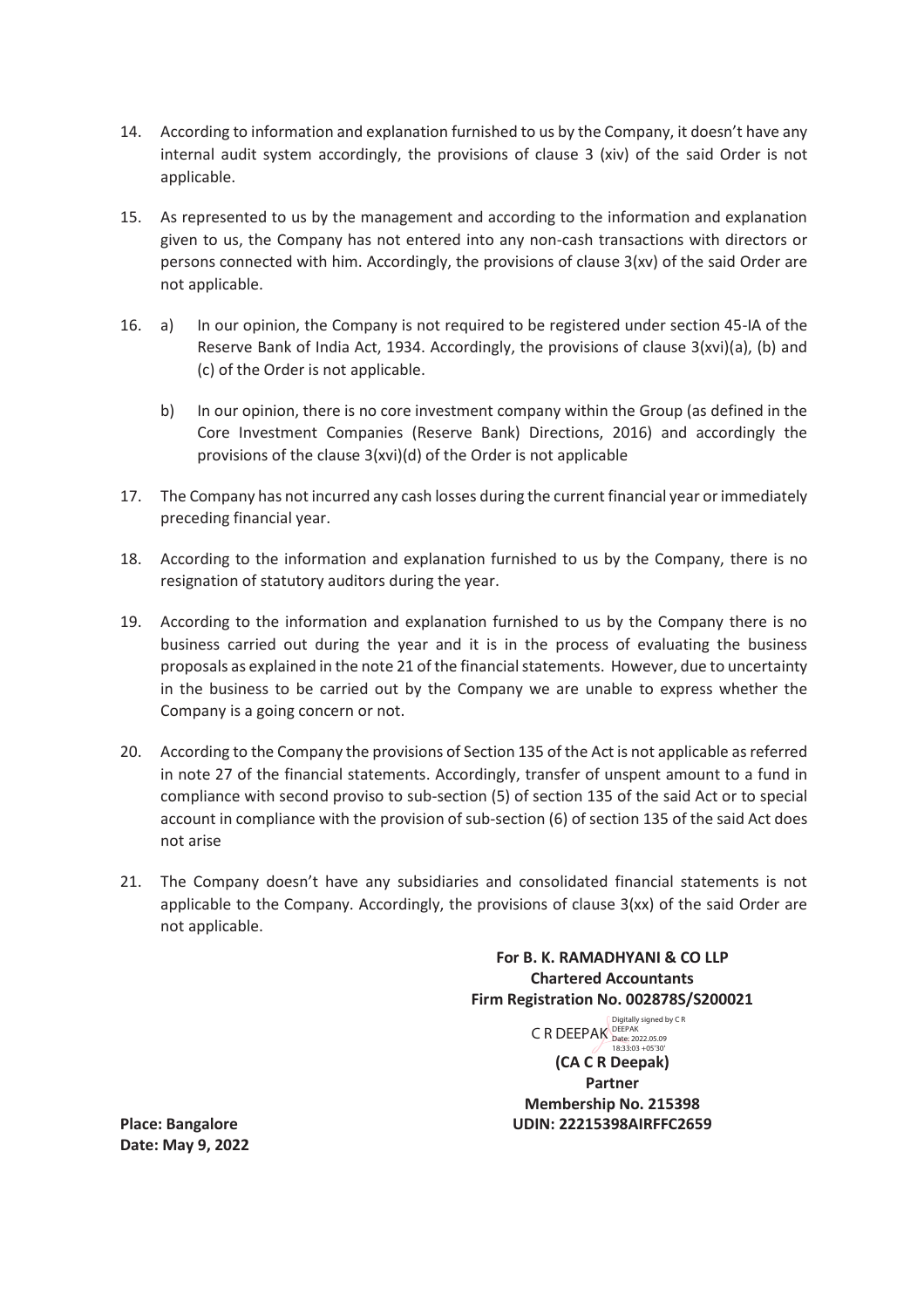# **ANNEXURE-B REFERRED TO IN PARAGRAPH 2 (f) UNDER THE HEADING "REPORT ON OTHER LEGAL AND REGULATORY REQUIREMENTS" OF OUR REPORT TO THE MEMBERS D F POWER SYSTEMS PRIVATE LIMITED.**

# **Report on the Internal Financial Controls under Clause (i) of Sub-section 3 of Section 143 of the Companies Act, 2013 ("the Act"):**

We have audited the internal financial controls over financial reporting of D F Power Systems Private Limited ("the Company") as of March 31, 2022 in conjunction with our audit of the Ind AS financial statements of the Company for the year ended on that date.

# **Management's Responsibility for Internal Financial Controls:**

The Company's management is responsible for establishing and maintaining internal financial controls based on "the internal control over financial reporting criteria established by the Company considering the essential components of internal control stated in the Guidance Note on Audit of Internal Financial Controls Over Financial Reporting issued by the Institute of Chartered Accountants of India". These responsibilities include the design, implementation and maintenance of adequate internal financial controls that were operating effectively for ensuring the orderly and efficient conduct of its business, including adherence to company's policies, the safeguarding of its assets, the prevention and detection of frauds and errors, the accuracy and completeness of the accounting records, and the timely preparation of reliable financial information, as required under the Companies Act, 2013 ("the Act").

# **Auditors' Responsibility:**

Our responsibility is to express an opinion on the Company's internal financial controls over financial reporting based on our audit. We conducted our audit in accordance with the Guidance Note on Audit of Internal Financial Controls Over Financial Reporting (the "Guidance Note") and the Standards on Auditing, issued by ICAI and deemed to be prescribed under section 143(10) of the Act, to the extent applicable to an audit of internal financial controls, both applicable to an audit of Internal Financial Controls and, both issued by the Institute of Chartered Accountants of India. Those Standards and the Guidance Note require that we comply with ethical requirements and plan and perform the audit to obtain reasonable assurance about whether adequate internal financial controls over financial reporting was established and maintained and if such controls operated effectively in all material respects.

Our audit involves performing procedures to obtain audit evidence about the adequacy of the internal financial controls system over financial reporting and their operating effectiveness. Our audit of internal financial controls over financial reporting included obtaining an understanding of internal financial controls over financial reporting, assessing the risk that a material weakness exists, and testing and evaluating the design and operating effectiveness of internal control based on the assessed risk. The procedures selected depend on the auditor's judgement, including the assessment of the risks of material misstatement of the financial statements, whether due to fraud or error.

We believe that the audit evidence we have obtained is sufficient and appropriate to provide a basis for our audit opinion on the Company's internal financial controls system over financial reporting.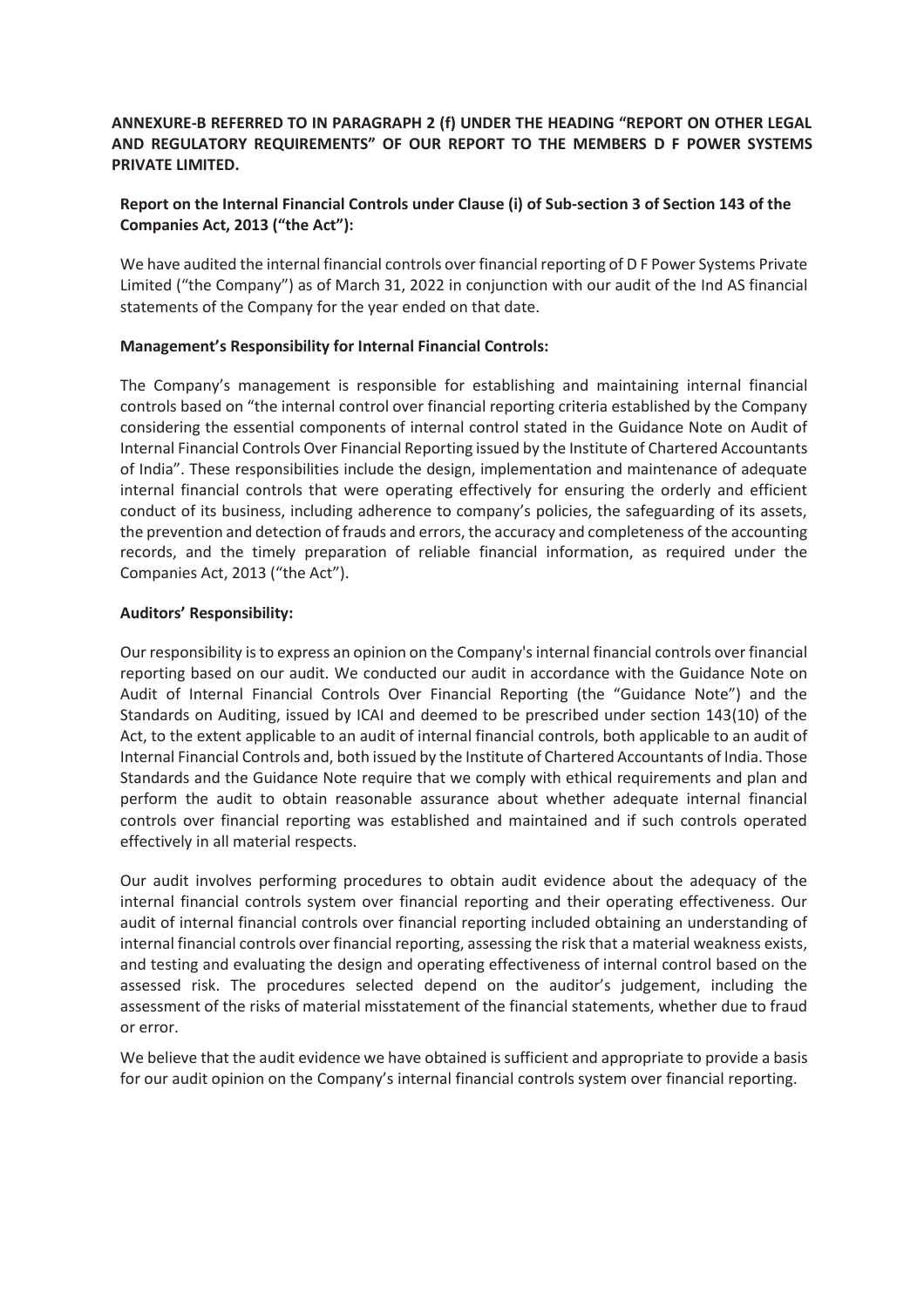# **Meaning of Internal Financial Controls Over Financial Reporting:**

A company's internal financial control over financial reporting is a process designed to provide reasonable assurance regarding the reliability of financial reporting and the preparation of financial statements for external purposes in accordance with generally accepted accounting principles. A company's internal financial control over financial reporting includes those policies and procedures that (1) pertain to the maintenance of records that, in reasonable detail, accurately and fairly reflect the transactions and dispositions of the assets of the company; (2) provide reasonable assurance that transactions are recorded as necessary to permit preparation of financial statements in accordance with generally accepted accounting principles, and that receipts and expenditures of the company are being made only in accordance with authorisations of management and directors of the company; and (3) provide reasonable assurance regarding prevention or timely detection of unauthorised acquisition, use, or disposition of the company's assets that could have a material effect on the financial statements.

# **Inherent Limitations of Internal Financial Controls Over Financial Reporting:**

Because of the inherent limitations of internal financial controls over financial reporting, including the possibility of collusion or improper management override of controls, material misstatements due to error or fraud may occur and not be detected. Also, projections of any evaluation of the internal financial controls over financial reporting to future periods are subject to the risk that the internal financial control over financial reporting may become inadequate because of changes in conditions, or that the degree of compliance with the policies or procedures may deteriorate.

# **Opinion:**

In our opinion, the Company, in all material respects, has an adequate internal financial controls system over financial reporting and such internal financial controls over financial reporting were operating effectively as at March 31, 2022, based on "the internal control over financial reporting criteria established by the Company considering the essential components of internal control stated in the Guidance Note on Audit of Internal Financial Controls Over Financial Reporting issued by the Institute of Chartered Accountants of India".

# **For B. K. RAMADHYANI & CO LLP Chartered Accountants Firm Registration No. 002878S/S200021**

C R DEEPAK **Digitally signed by CRDEEPAK** 

**(CA C R Deepak) Partner Membership No. 215398 Place: Bangalore UDIN: 22215398AIRFFC2659** 

**Date: May 9, 2022**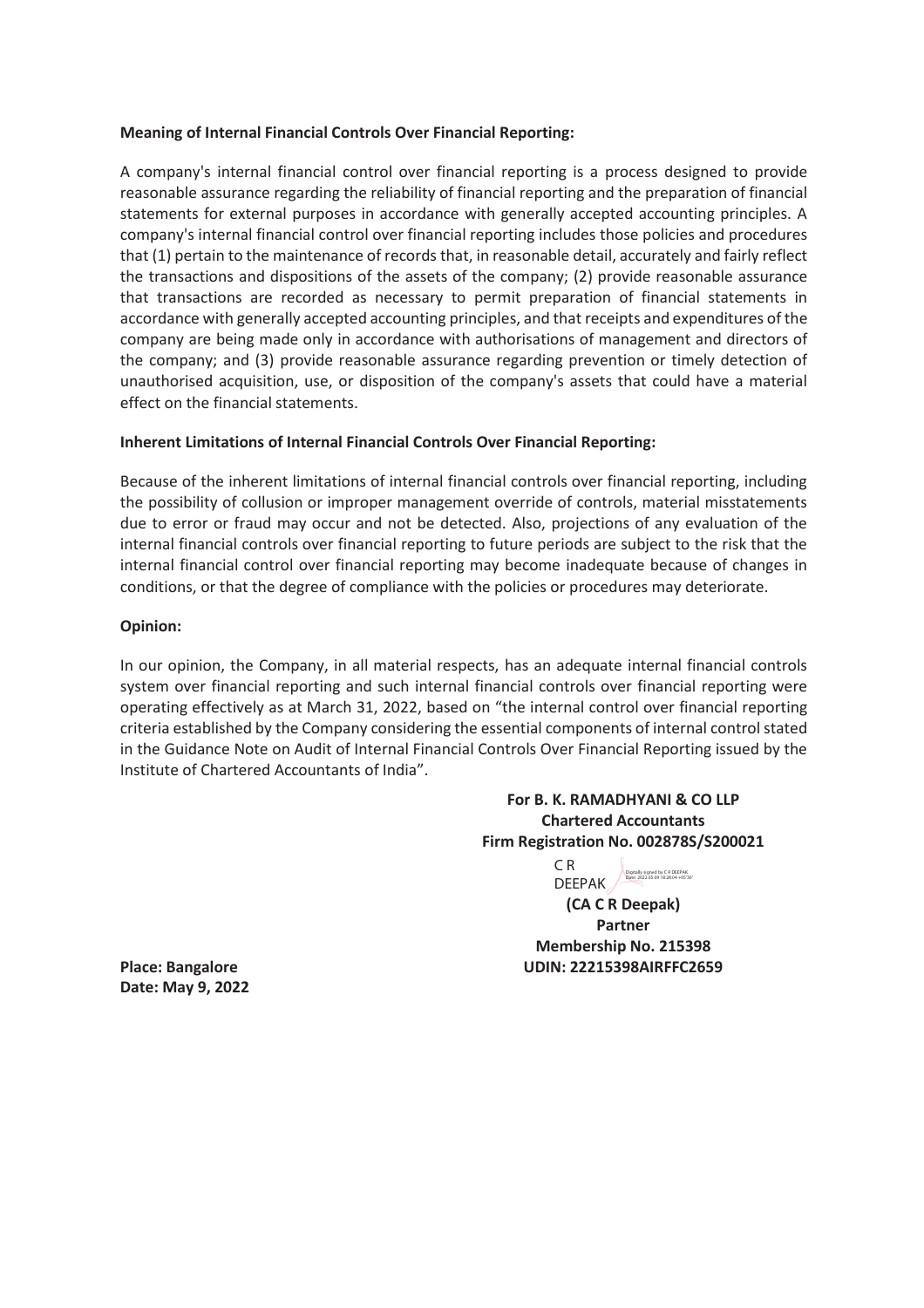# **BALANCE SHEET**

|                |        |        |                  | <b>Amount in Lakhs</b> |
|----------------|--------|--------|------------------|------------------------|
| <b>Note</b>    |        |        |                  |                        |
| No.            | ₹      | ₹      | ₹                | ₹                      |
|                |        |        |                  |                        |
|                |        |        |                  |                        |
|                |        |        |                  |                        |
| 2              | 109.50 |        | 6.10             |                        |
| 3              | 741.90 |        | 741.26           |                        |
| $\overline{4}$ |        | 851.40 | 114.59           | 861.95                 |
|                |        | 851.40 |                  | 861.95                 |
|                |        |        |                  |                        |
|                |        |        |                  |                        |
| 5              | 600.00 |        | 600.00           |                        |
| 6              | 186.56 | 786.56 | (575.70)         | 24.30                  |
|                |        |        |                  |                        |
|                |        |        |                  |                        |
|                |        |        |                  |                        |
| 7              | 40.19  |        | 253.11           |                        |
| 8              | 0.35   |        | 560.73           |                        |
| 9              | 24.30  | 64.84  | 23.81            | 837.65                 |
|                |        | 851.40 |                  | 861.95                 |
|                |        |        | As at 31.03.2022 | As at 31.03.2021       |

The accompanying notes form an integral part of the financial statements

In Accordance with our Report attached **For B.K.RAMADHYANI & CO LLP.** Chartered Accountants Firm Registration No. 002878S/S200021

# **For and on behalf of Board of Directors of**

DF Power Systems Private Limited



**Mohib N Khericha** Director DIN:00010365 Place: Ahmedabad Date: 9th May 2022

#### **Nikhil Kumar**

Director DIN: 00062243 **C R Deepak** Place: Frankfurt

# **N Srivatsa**

Place : Bangalore Company Secretary Date: 9th May 2022 Nagaraja **Srivatsa** Digitally signed by Nagaraja Srivatsa Date: 2022.05.09 17:32:35 +05'30'

NIKHIL By NIKHIL By NIKHIL KUMAR Date: 2022.05.09 17:32:08 +05'30'



Partner Date: 9th May 2022 Membership No. 215398

Date: 9th May 2022 Place: Bangalore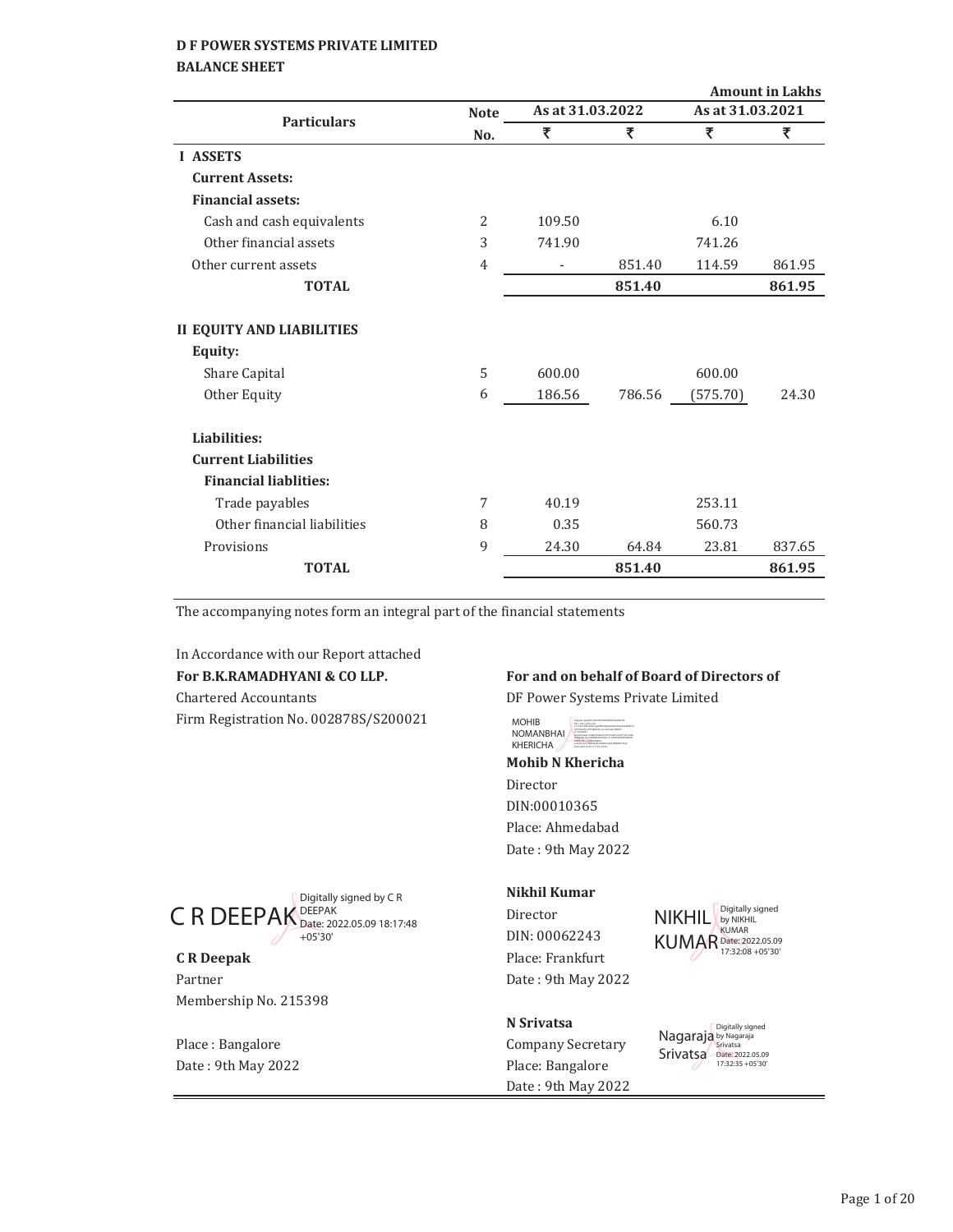# **D F POWER SYSTEMS PRIVATE LIMITED STATEMENT OF PROFIT AND LOSS FOR THE**

|                         |                                                        |                               | <b>Amount in Lakhs</b>          |                                 |  |
|-------------------------|--------------------------------------------------------|-------------------------------|---------------------------------|---------------------------------|--|
|                         | <b>Particulars</b>                                     | <b>Note</b><br>N <sub>0</sub> | <b>Year ended</b><br>31.03.2022 | <b>Year ended</b><br>31.03.2021 |  |
|                         |                                                        |                               | ₹                               | ₹                               |  |
|                         | Revenue from Operations                                |                               |                                 |                                 |  |
| Н                       | Other Income                                           | 10                            | 15.53                           | 118.14                          |  |
| Ш                       | <b>Total Revenue (I+II)</b>                            |                               | 15.53                           | 118.14                          |  |
| $\bf{IV}$               | <b>Expenses</b>                                        |                               |                                 |                                 |  |
|                         | Employee benefits expense                              | 11                            | 6.82                            | 6.81                            |  |
|                         | Other expenses                                         | 12                            | 4.17                            | 8.49                            |  |
|                         | <b>TOTAL EXPENSES</b>                                  |                               | 10.99                           | 15.30                           |  |
|                         | Profit/(loss)before exceptional items and tax (III-IV) |                               | 4.54                            | 102.84                          |  |
| <b>VI</b>               | <b>Exceptional Items</b>                               | 13                            | 757.72                          | 717.51                          |  |
|                         | Profit/(loss)before tax (III-IV)                       |                               | 762.26                          | 820.35                          |  |
| VI                      | Tax expense:                                           |                               |                                 |                                 |  |
|                         | Current tax                                            |                               |                                 |                                 |  |
|                         | Deferred tax                                           |                               |                                 |                                 |  |
|                         | VII Profit/(loss) for the year (V-VI)                  |                               | 762.26                          | 820.35                          |  |
|                         | VIII Other comprehensive income                        |                               |                                 |                                 |  |
| $\mathbf{I} \mathbf{X}$ | Total comprehensive income for the year (VII+VIII)     |                               | 762.26                          | 820.35                          |  |
| X                       | Earnings per equity share of Rs. 10/- each:            |                               |                                 |                                 |  |
|                         | Basic and Diluted - ₹.                                 | 14                            | 12.70                           | 13.67                           |  |
|                         |                                                        |                               |                                 |                                 |  |

The accompanying notes form an integral part of the statement of profit and loss

Digitally signed by C R

Date: 2022.05.09 18:18:19 +05'30'

In Accordance with our Report attached Chartered Accountants **Chartered Accountants DF Power Systems Private Limited** 

Firm Registration No. 002878S/S200021

# For B.K. RAMADHYANI & CO LLP. **For and on behalf of Board of Directors**

#### **Mohib N Khericha**

Director DIN:00010365 Place: Ahmedabad Date: 9th May 2022 MOHIB NOMANBHA I KHERICHA **Sam Mohib Noman Khericha Abdullator And The American American American American American American American American American American American American American American American American American American Amer** Digitally signed by MOHIB NOMANBHAI KHERICHA DN: c=IN, o=Personal, 2.5.4.20=7f851ef35a16e0f3fc2e4d3de936730a 3e4da842bc0b973d347b167014800c0d, postalCode=380007, st=GUJARAT, serialNumber=b986c35d4a3d192737e607ac2 97f1ba132dfc8646e44b13ec18580d549e7fb30 Date: 2022.05.09 17:18:25 +05'30'

# **Nikhil Kumar**

Director DIN: 00062243 Place: Frankfurt **C R Deepak** Date: 9th May 2022

NIKHIL KUMAR Digitally signed by NIKHIL KUMAR Date: 2022.05.09 17:33:06 +05'30'

Partner Membership!No.!215398 **N Srivatsa**

C R DEEPAK DEEPAK

Place : Bangalore **Place**: Bangalore Date: 9th May 2022 Date: 9th May 2022

Company Secretary

Nagaraja Srivatsa Digitally signed by Nagaraja<br>Srivatsa<br>Date: 2022.05.09 17:33:24 +05'30'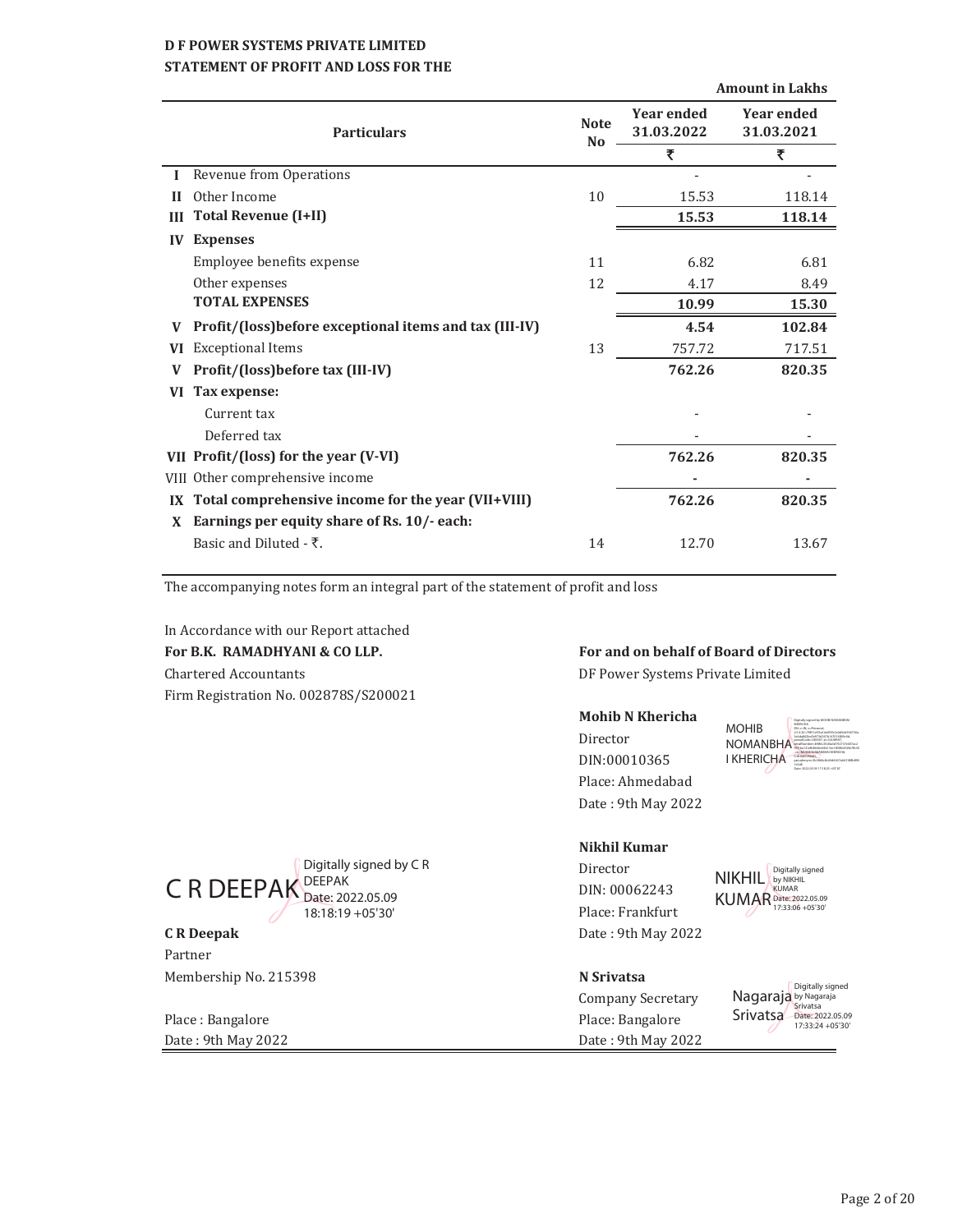#### **STATEMENT OF CHANGES IN EQUITY FOR THE YEAR ENDED MARCH 31, 2022**

| A. Equity Share Capital<br><b>Amount in Lakhs</b>                  |        |
|--------------------------------------------------------------------|--------|
| <b>Particulars</b>                                                 | ₹      |
| <b>Current Reporting Period:</b>                                   |        |
| Balance at the beginning of the current reporting period           | 600.00 |
| Changes in Equity share capital due to prior period errors         |        |
| Restated balance at the beginning of the current reporting period  | 600.00 |
| Changes in the Equity share capital during the year                |        |
| Balance at the end of the current reporting period                 | 600.00 |
|                                                                    |        |
| <b>Prevous Reporting Period:</b>                                   |        |
| Balance at the beginning of the previous reporting period          | 600.00 |
| Changes in Equity share capital due to prior period errors         |        |
| Restated balance at the beginning of the previous reporting period | 600.00 |
| Changes in the Equity share capital during the previous year       |        |
| Balance at the end of the previous reporting period                | 600.00 |

#### **B. Other Equity:**

**General Reserve Retained earnings Total** र | र | र **Balance at on 1st April 2020 (1,850.08) 454.03 (1,396.05)** Profit for the period 1st April 2020 to 31st March 2021 **-** 820.35 820.35 **Balance as at 31st March 2021 154.03 164.03 16.029.73 1575.70 Balance at on 1st April 2021 1,029.73 454.03 1,029.73 454.03 1,029.73 1** Profit for the period 1st April 2021 to 31st March 2022 | 2013 - | 762.26 | 762.26 **Balance as at 31st March 2022 186.56 186.56 186.56 186.56 186.56 186.56 Particulars Amount in Lakhs**

In Accordance with our Report attached Chartered Accountants **Chartered Accountants** DF Power Systems Private Limited Firm Registration No. 002878S/S200021

# For B.K. RAMADHYANI & CO LLP. **For and on behalf of Board of Directors of**

**Mohib N Khericha Director** DIN:00010365 Place: Ahmedabad Date: 9th May 2022 MOHIB NOMANBHA I KHERICHA 0b973d347b167014800c0d, postalCode=380007,



Digitally signed by C R DEEPAK Date: 2022.05.09 18:18:40 +05'30'

# Partner Membership!No.!215398 **N Srivatsa**

Place : Bangalore **Place** : Bangalore **Place** : Bangalore **Place** : Bangalore **Place** : Bangalore Date: 9th May 2022 Date: 9th May 2022

# **Nikhil Kumar** Director

DIN: 00062243 Place: Frankfurt **C R Deepak** Date: 9th May 2022 NIKHIL KUMAR Digitally signed by NIKHIL KUMAR Date: 2022.05.09 17:33:43 +05'30'

Company!Secretary

Nagaraja by Nagaraja Srivatsa Date: 2022.05.09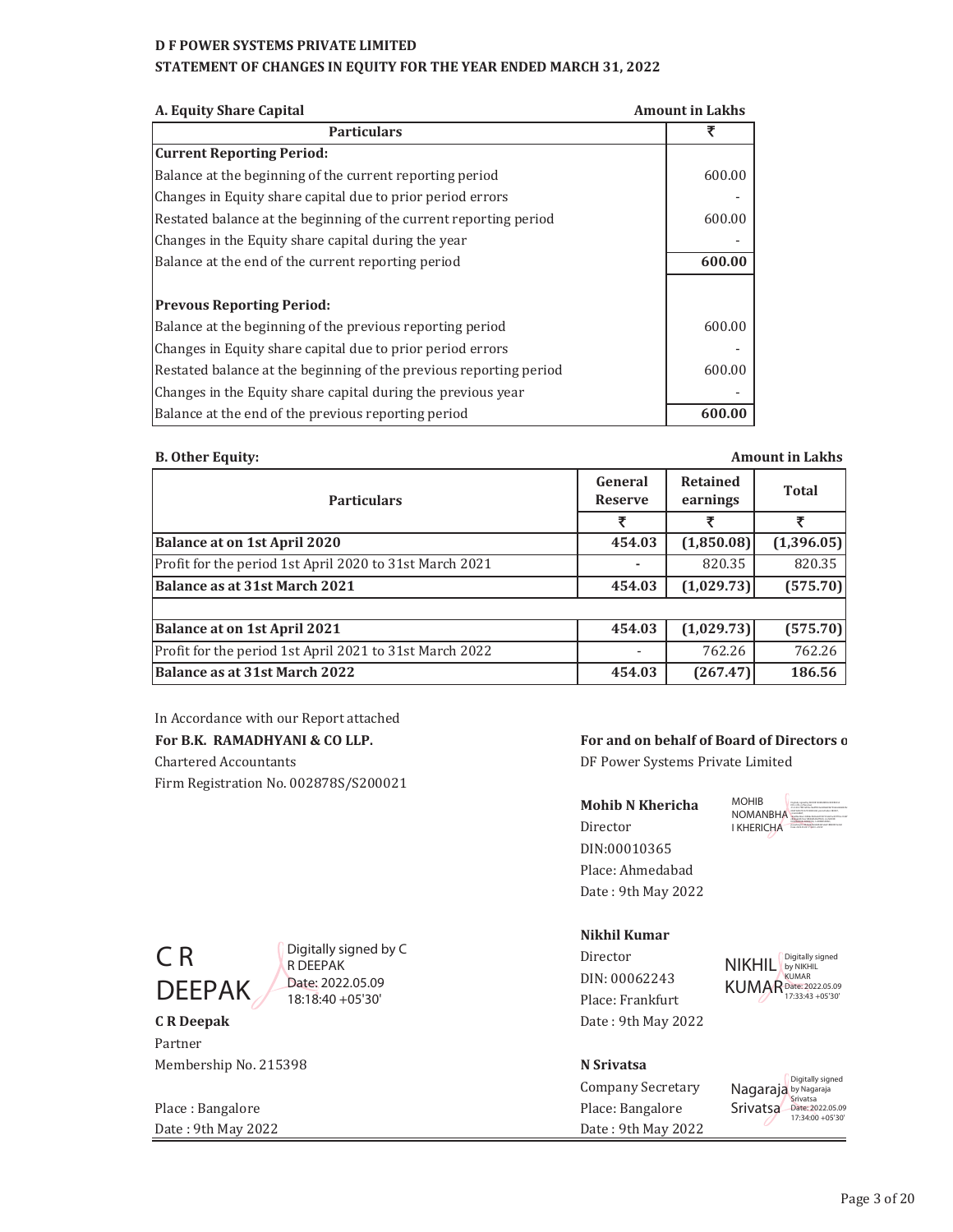# **CASH FLOW STATEMENT FOR THE**

|    |                                                               | <b>Amount in Lakhs</b>          |          |          |                   |
|----|---------------------------------------------------------------|---------------------------------|----------|----------|-------------------|
|    |                                                               | <b>Year ended</b><br>31.03.2022 |          |          | <b>Year ended</b> |
|    | <b>Particulars</b>                                            |                                 |          |          |                   |
|    |                                                               | ₹                               | ₹        | ₹        | ₹                 |
|    | A CASH FLOW FROM OPERATING ACTIVITIES                         |                                 |          |          |                   |
|    | Net Profit before tax                                         |                                 | 762.26   |          | 820.35            |
|    | Adjustments for:                                              |                                 |          |          |                   |
|    | Interest Income                                               |                                 | (0.06)   |          | (0.12)            |
|    | <b>Operating profit before Working Capital Changes</b>        |                                 | 762.20   |          | 820.23            |
|    | <b>Adjustments for</b>                                        |                                 |          |          |                   |
|    | Decrease/(Increase) Other Receivables                         | 113.95                          |          | 12.54    |                   |
|    | (Decrease)/Increase in Other Payable                          | (559.89)                        |          | (10.17)  |                   |
|    | (Decrease)/Increase in Trade Payable                          | (212.92)                        | (658.86) | (826.83) | (824.46)          |
|    | <b>Net Cash Flow from Operating Activities</b>                |                                 | 103.34   |          | (4.23)            |
| B. | <b>Cash flow from Investing Activities</b>                    |                                 |          |          |                   |
|    | <b>Interest Received</b>                                      |                                 | 0.06     |          | 0.12              |
|    | Net Cash used in investing activities                         |                                 | 0.06     |          | 0.12              |
|    | Net increase/decrease in cash and cash equivalents            |                                 | 103.40   |          | (4.11)            |
|    | Cash and cash equivalents at the beginning of the year        |                                 | 6.10     |          | 10.21             |
|    | Cash and cash equivalents at the end of the year              |                                 | 109.50   |          | 6.10              |
|    | Cash and cash equivalents at the end of the year - constitute |                                 |          |          |                   |
|    | Balances with banks                                           |                                 |          |          |                   |
|    | In current accounts                                           |                                 | 109.50   |          | 6.06              |
|    | Cash on hand                                                  |                                 |          |          | 0.04              |
|    |                                                               |                                 | 109.50   |          | 6.10              |
|    |                                                               |                                 |          |          |                   |

NOTES : Cashflows are reported using the indirect method. Cash and cash equivalents is after adjusting translation gain/loss.

The accompanying notes form an integral part of the financial statements.

# In Accordance with our Report attached

| гограм каралтар ган осо быт           |
|---------------------------------------|
| Chartered Accountants                 |
| Firm Registration No. 002878S/S200021 |

# For B.K. RAMADHYANI & CO LLP. **For and on behalf of Board of Directors of**

DF Power Systems Private Limited

### **Mohib N Khericha**

Director DIN:00010365 Place: Ahmedabad Date: 9th May 2022





Digitally signed by C R DEEPAK Date: 2022.05.09 18:19:02 +05'30'

**C R Deepak** Date: 9th May 2022 Partner Membership!No.!215398 **N Srivatsa**

Place : Bangalore **Place**: Bangalore Date: 9th May 2022 Date: 9th May 2022

# **Nikhil Kumar**

Director DIN: 00062243 Place: Frankfurt

NIKHIL By NIKHIL By NIKHIL KUMAR Date: 2022.05.09 17:34:21 +05'30'

Company Secretary

Nagaraja Srivatsa Digitally signed by Nagaraja Srivatsa Date: 2022.05.09 17:34:38 +05'30'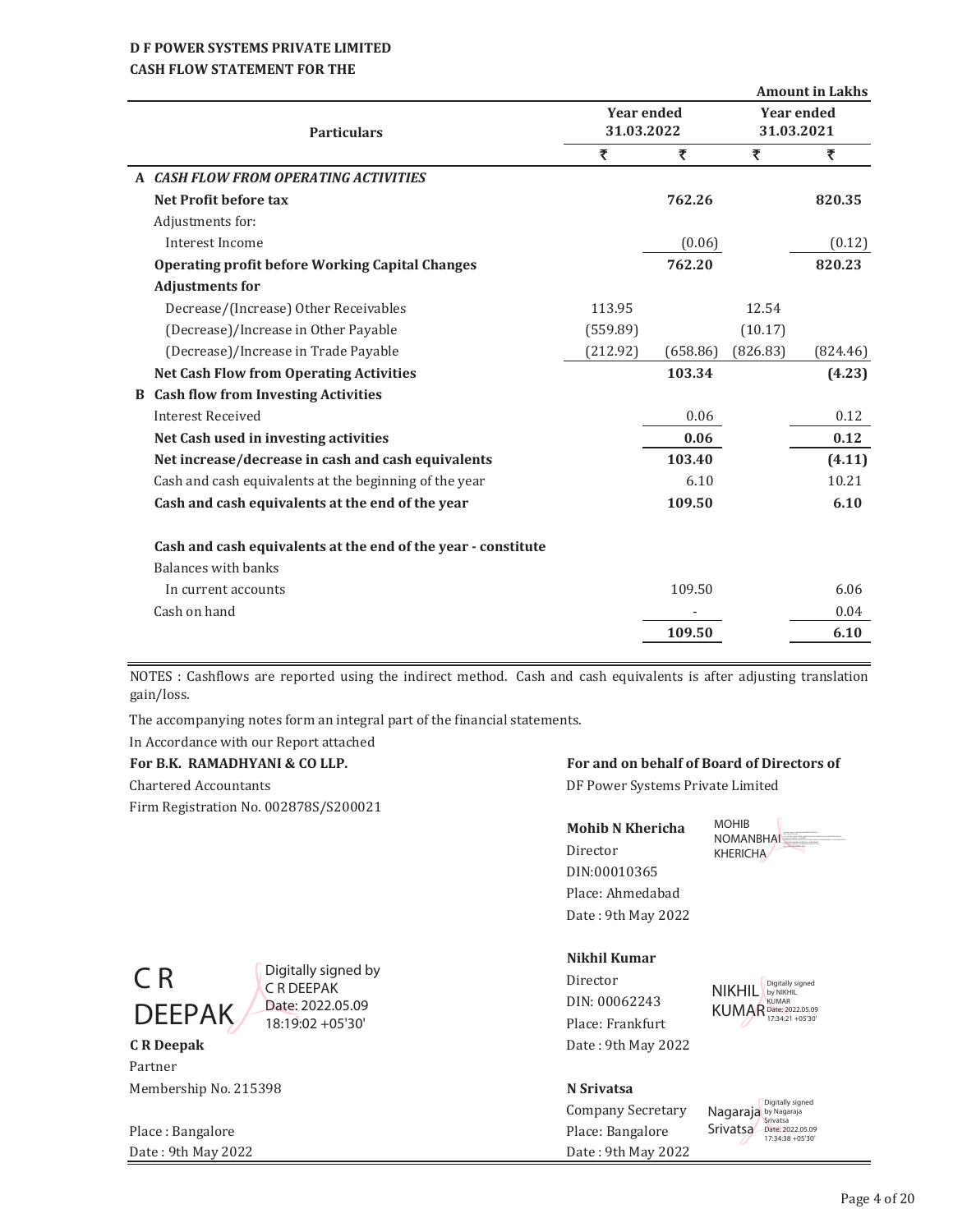#### **SUMMARY OF ACCOUNTING POLICIES AND OTHER EXPLANATORY INFORMATION FOR THE YEAR ENDED MARCH 31, 2022**

DF Power Systems Private Limited (the Company) is a wholly owned subsidiary of TD Power Systems Limited, engaged in the business of executing power plants and providing engineering, procurement and construction services (EPC).

The aforesaid financial statements have been approved by the Board of Directors of the Company at their meeting held on May 9, 2022.

#### **Significant Accounting Policies**

#### **1.1 Basis of preparation of financial statements:**

The financial statements have been prepared on the historical cost basis except for following assets and liabilities which have been measured at fair value:

Certain financial assets and liabilities and

Defined benefit plans - plan assets

#### **1.2 Use of estimates and judgments:**

The preparation of the financial statements in conformity with Ind AS requires management to make estimates, judgments and assumptions. These estimates, judgments and assumptions affect the application of accounting policies and the reported amounts of assets and liabilities, the disclosures of contingent assets and liabilities at the date of the financial statements and reported amounts of revenues and expenses during the period. Application of accounting policies that require critical accounting estimates involving complex and subjective judgments and the use of assumptions in these financial statements have been disclosed in 1.4. Accounting estimates could change from period to period. Actual results could differ from those estimates. Appropriate changes in estimates are made as management becomes aware of changes in circumstances surrounding the estimates. Changes in estimates are reflected in the financial statements in the period in which changes are made and, if material, their effects are disclosed in the notes to the financial statements.

#### **1.3 Current versus non-current classification:**

The Company presents assets and liabilities in the balance sheet based on current/non-current classification.

a) An asset is treated as current when it is:

Expected to be realized or intended to be sold or consumed in normal operating cycle.

Held primarily for the purpose of trading

Expected to be realized within twelve months after the reporting period, or

Cash or cash equivalent unless restricted from being exchanged or used to settle a liability for at least twelve months after the reporting period

All other assets are classified as non-current.

b) A liability is treated as current when:

It is expected to be settled in normal operating cycle

It is held primarily for the purpose of trading

It is due to be settled within twelve months after the reporting period, or

There is no unconditional right to defer the settlement of the liability for at least twelve months after the reporting period All other liabilities are classified as non-current.

#### **1.4 Critical accounting estimates:**

#### **Property, Plant and Equipment:**

Property, plant and equipment represent a significant proportion of the asset base of the Company. The charge in respect of periodic depreciation is derived after determining an estimate of an asset's expected useful life and the expected residual value at the end of its life. The useful lives and residual values of company's assets are determined by management at the time the asset is acquired and reviewed periodically, including at each financial year end. The lives are based on historical experience with similar assets as well as anticipation of future events, which may impact their life, such as changes in technology.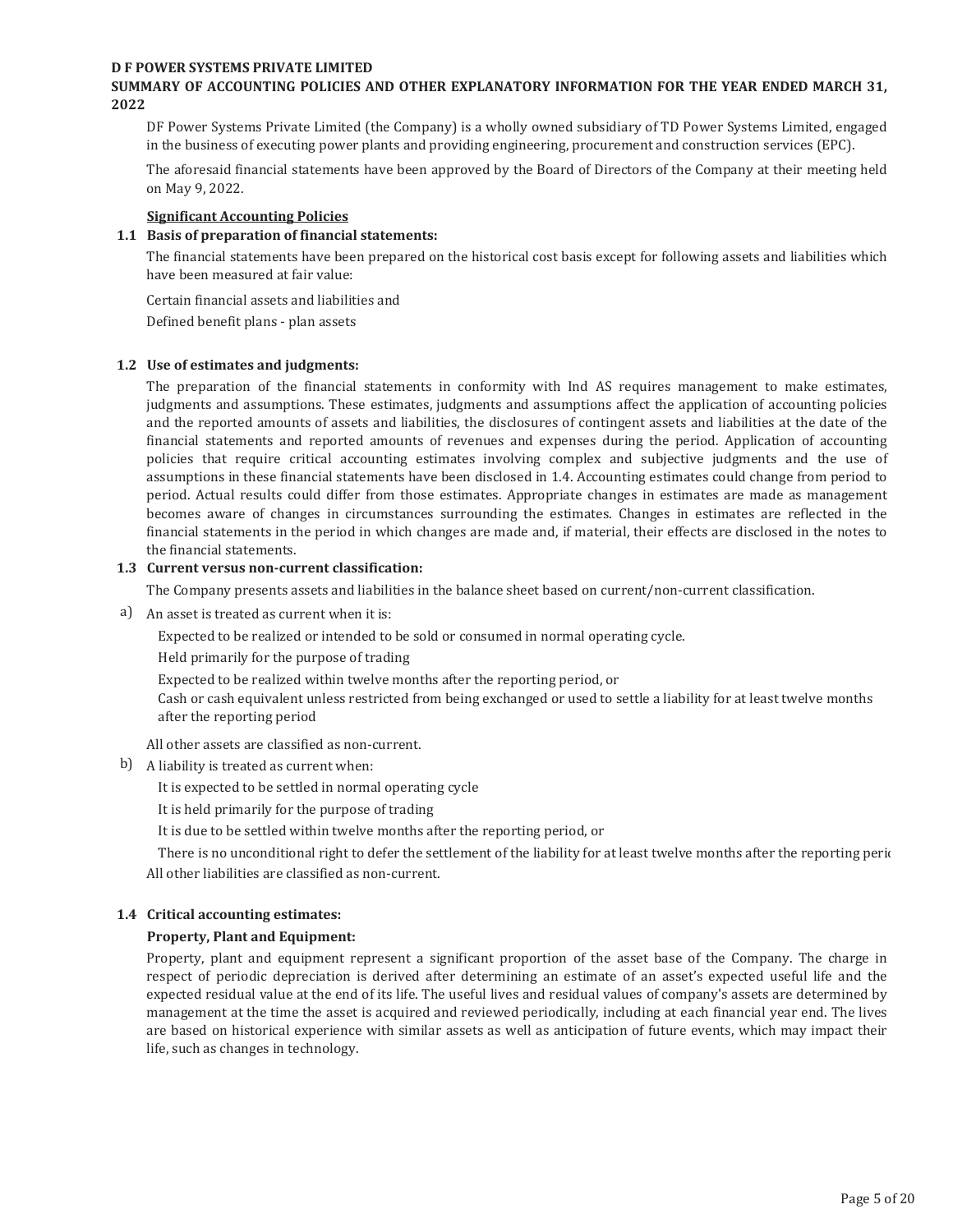#### **SUMMARY OF ACCOUNTING POLICIES AND OTHER EXPLANATORY INFORMATION FOR THE YEAR ENDED MARCH 31, 2022**

#### **1.5 Revenue recognition :**

Revenue is measured at the fair value of the consideration received or receivable. Amounts disclosed as revenue are inclusive of excise duty and net of returns, trade allowances, rebates, value added taxes/GST.

The Company recognizes revenue from sale of goods when the following criteria have been satisfied:

The entity has transferred to the buyer the significant risks and rewards of ownership of the goods/services;

The entity retains neither continuing managerial involvement to the degree usually associated with ownership nor effective control over the goods sold;

The amount of revenue can be measured reliably;

It is probable that the economic benefits associated with the transaction will flow to the entity; and

The costs incurred or to be incurred in respect of the transaction can be measured reliably.

#### **Timing of recognition:**

Revenue from project business is recognized on shipment to customers or acceptance by the customers. On service contracts, revenue is recognized based on the estimates made on completion as at the end of the reporting period.

#### **Measurement of revenue:**

Estimates of revenues, costs or extent of progress toward completion are revised if circumstances change. Any resulting increases or decreases in estimated revenues or costs are reflected in profit or loss in the period in which the circumstances that give rise to the revision become known by management.

#### **Dividends**

Revenue is recognized when the Company's right to receive the payment is established.

#### **Interest Income**

Interest income is recognized using effective interest rate method. The effective interest rate is the rate that exactly discounts estimated future cash receipts through the expected life of the financial asset to the gross carrying amount of financial asset.

#### **1.6 Property, plant and equipment:**

#### **Initial Measurement:**

Free hold land is carried at historical cost. All other items of Property, plant and equipment ("PPE") are carried at cost less accumulated depreciation / amortization and impairment losses, if any. The cost of PPE comprises its purchase price net of any trade discounts and rebates, any import duties and other taxes (other than those subsequently recoverable from the tax authorities), any directly attributable expenditure on making the asset ready for its intended use, other incidental expenses and interest on borrowings attributable to acquisition of qualifying PPE up to the date the asset is ready for its intended use. Machinery spares which can be used only in connecting with an item of tangible assets and whose use is expected to be irregular are capitalized and depreciated over the useful life of the principal item of the relevant assets. Subsequent expenditure on tangible assets after its purchase/completion is capitalized only if such expenditure results in an increase in the future benefits from such asset beyond its previously assessed standard of performance.

#### **Capital work in progress:**

Property, Plant and Equipment which are not yet ready for their intended use are carried at cost, comprising direct cost and related incidental expenses. Advances paid towards acquisition of PPE outstanding at each balance sheet date are classified as Capital advances under other non-current assets.

#### **Deemed cost on transition to Ind AS:**

On transition to Ind AS, the Company has elected to continue with the carrying value of all its PPE recognized as at April 1, 2016 measured as per the previous GAAP and use that carrying value as the deemed cost of the PPE.

#### **Depreciation and amortization:**

Depreciation is calculated over the estimated useful lives of the asset as prescribed in Schedule II to the Companies Act, 2013 ("the Act"), or actual useful life of the asset, whichever is lower. Assets costing below Rs. 5,000/- are depreciated fully. Depreciation is charged for complete quarter on addition / deletion.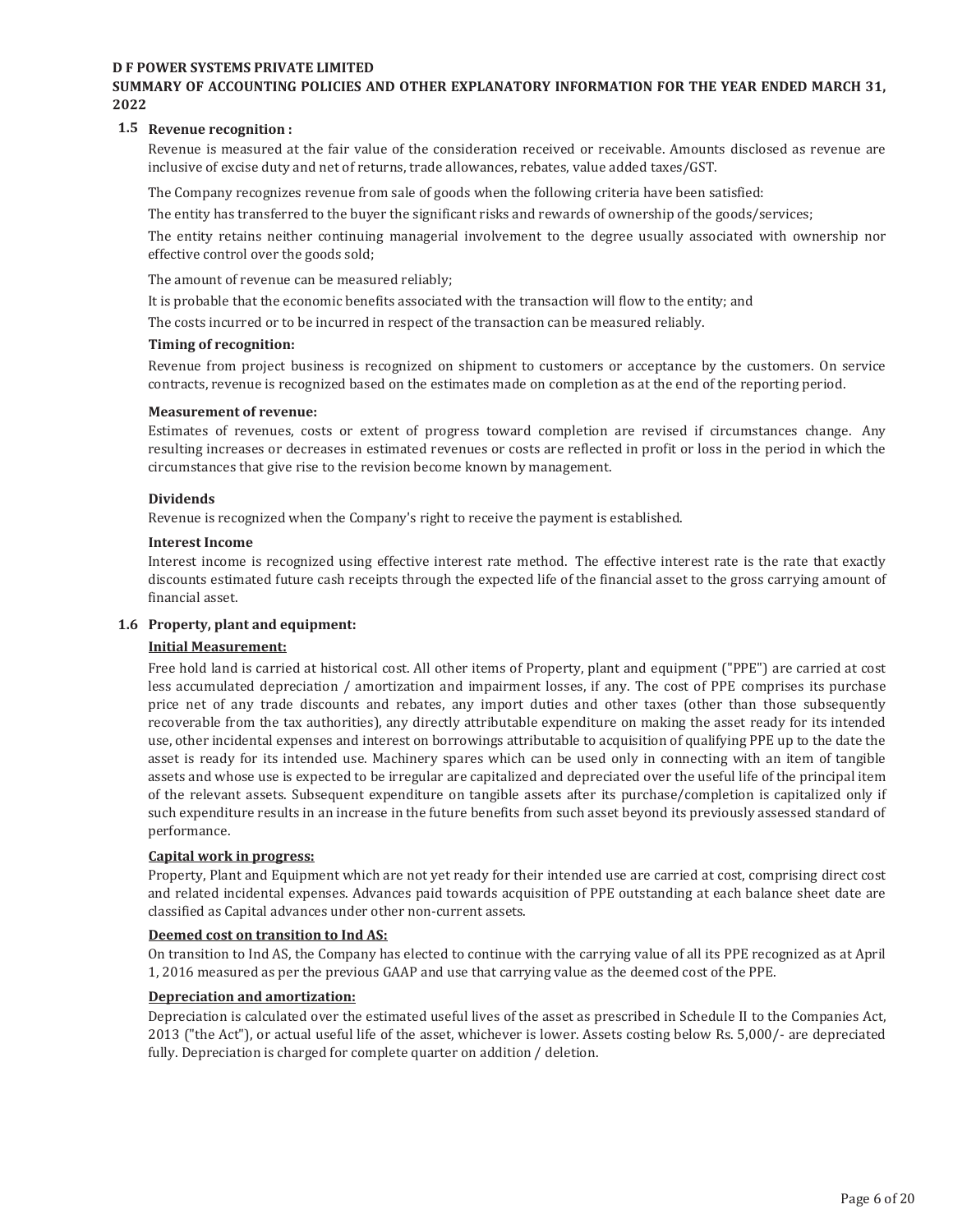#### **SUMMARY OF ACCOUNTING POLICIES AND OTHER EXPLANATORY INFORMATION FOR THE YEAR ENDED MARCH 31, 2022**

Depreciation is not recorded on capital work-in-progress until construction and installation are complete and the asset is ready for its intended use.

The estimated useful lives are as mentioned below:

| <b>Type of Assets</b>    | <b>Method</b> | <b>Useful lives</b> |
|--------------------------|---------------|---------------------|
| Building                 | Straight      | 30 Years            |
| Plant & Machinery        | Straight      | 10 Years            |
| Office Equipment         | Straight      | 5 Years             |
| Furniture & Fixtures     | Straight      | 10 Years            |
| Computer                 | Straight      | 3 Years             |
| Computer Software        | Straight      | 6 Years             |
| Communication Equipments | Straight      | 5 Years             |
| Motor Vehicles           | Straight      | 8 Years             |
| De-recognition           |               |                     |

#### **De-recognition**

An item of property, plant and equipment is derecognized upon disposal or when no future economic benefits are expected to arise from the continued use of the asset. Any gain or loss arising on the disposal or retirement of an item of PPE is determined as the difference between the sales proceeds and the carrying amount of the asset and is recognized in statement of profit or loss.

#### **1.7 Impairment of Assets:**

#### **a) Financial assets (other than at fair value):**

The Company assesses at the end of each reporting period, whether a financial asset or a group of financial assets is impaired. Ind AS 109 requires expected credit losses to be measured through a loss allowance. The Company recognizes lifetime expected losses for all contract assets and / or all trade receivables that do not constitute a financing transaction. For all other financial assets, expected credit losses are measured at an amount equal to the 12 month expected credit losses or at an amount equal to the life time expected credit losses if the credit risk on the financial asset has increased significantly since initial recognition.

#### **b) Non-financial assets:**

#### **Tangible and intangible assets:**

PPE and intangible assets with finite life are evaluated for recoverability whenever there is any indication that their carrying amounts may not be recoverable. If any such indication exists, the recoverable amount (i.e. higher of the fair value less cost to sell and the value-in-use) is determined on an individual asset basis unless the asset does not generate cash flows that are largely independent of those from other assets. In such cases, the recoverable amount is determined for the cash generating unit (CGU) to which the asset belongs.

If the recoverable amount of an asset (or CGU) is estimated to be less than its carrying amount, the carrying amount of the asset (or CGU) is reduced to its recoverable amount. An impairment loss is recognized in the statement of profit and loss.

#### **1.8 Employee benefits::**

Employee benefits include provident fund, pension fund, employee state insurance scheme, compensated absences, gratuity and leave encashment.

#### **a) Short-term employee benefits:**

The undiscounted amount of short-term employee benefits expected to be paid in exchange for the services rendered by the employees are recognized during the year when the employee render the service. These benefits include performance incentive and compensated absences which are expected to occur within twelve months after the end of the period in which the employee renders the related services.

#### **b) Long-term employee benefits - Compensated absences:**

Compensated absences which are not expected to occur within twelve months after the end of the period in which the employee renders the related services are recognized as a liability at the present value of the defined benefit obligation as at balance sheet date less the fair value of the plan assets out of which the obligations are expected to be settled.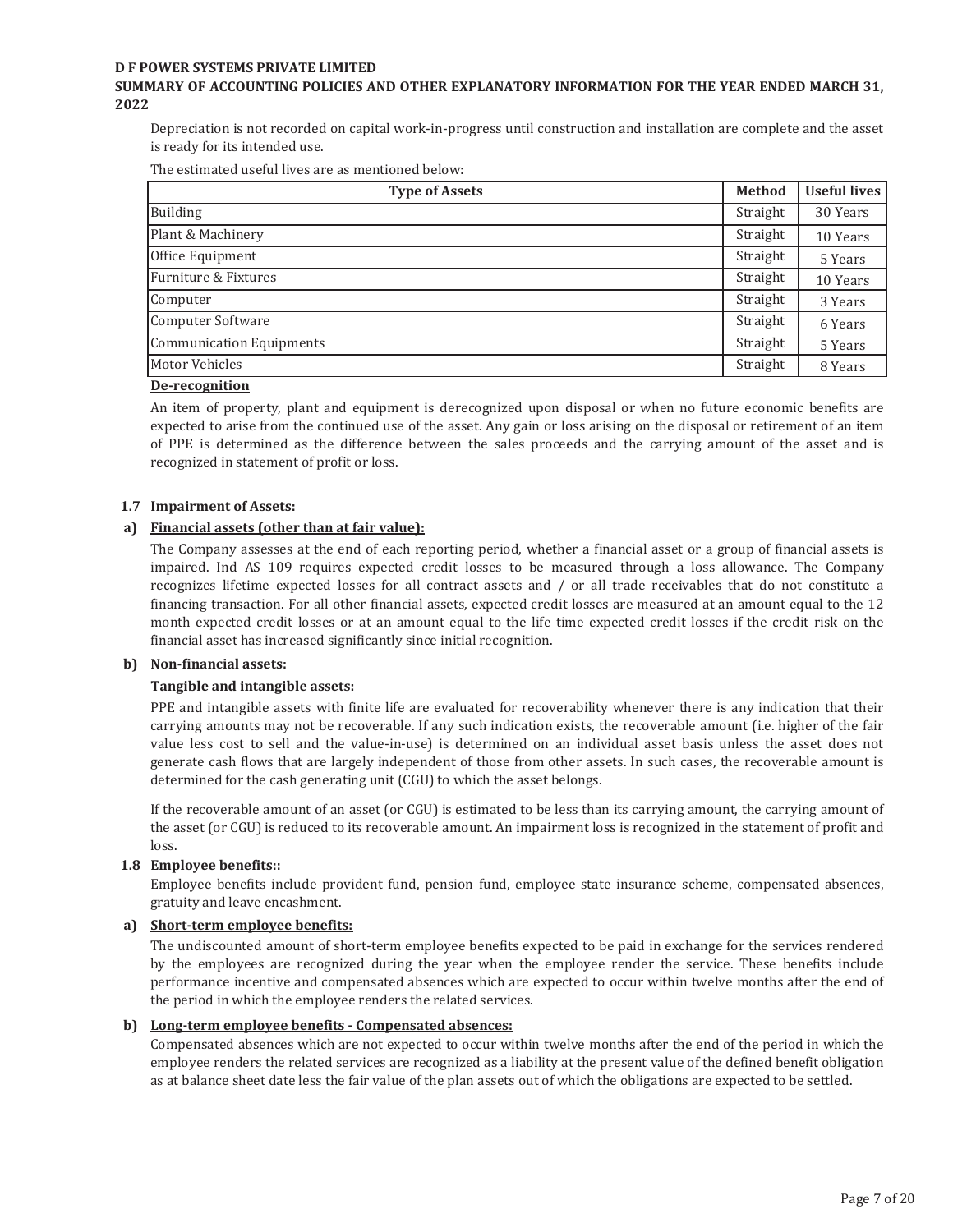#### **SUMMARY OF ACCOUNTING POLICIES AND OTHER EXPLANATORY INFORMATION FOR THE YEAR ENDED MARCH 31, 2022**

**c)** For defined benefit plans in the form of Gratuity (funded) and Leave encashment, the cost of providing benefits is determined using the Projected Unit Credit method, with actuarial valuations being carried out at the end of each reporting period. The amount is funded to gratuity fund administered by the trustees and managed by Life Insurance Corporation of India.

Re-measurement of net defined benefit liability/ asset pertaining to gratuity comprise of actuarial gains/ losses (i.e. changes in the present value resulting from experience adjustments and effects of changes in actuarial assumptions) and is reflected immediately in the balance sheet with a charge or credit recognized in other comprehensive income in the period in which they occur. Re-measurement recognized in other comprehensive income is reflected immediately in retained earnings and is not reclassified to statement of profit or loss.

The net interest cost is calculated by applying the discount rate to the net balance of the defined benefit obligation and the fair value of plan assets. This cost is included in employee benefit expenses in the statement of profit and loss.

Past service cost recognized immediately to the extent that the benefits are already vested and otherwise is amortized on a straight-line basis over the average period until the benefit become vested. The retirement benefits obligation recognized in the Balance Sheet represents the present value of the defined benefit obligation as adjusted for unrecognized past service cost, plus present value of available refunds and reductions in future contributions to the schemes.

#### **d) Defined contribution plans:**

The Company has contributed to provident fund and employee state insurance scheme which is defined contribution plan. The contribution paid/payable under the scheme is charged to Statement of Profit & loss during the year in which an employee renders the related service. Company has no further obligation beyond making the payment.

**e)** Termination benefits are recognized as an expense as and when incurred.

#### **1.9 Leases:**

#### **Company as a Lessee:**

Contracts with third party, which give the company the right of use in respect of an Asset, are accounted in line with the provisions of Ind AS 116 - Leases, if the recognition criteria as specified in the Accounting standard are met.

Lease payments associated with Short terms leases and Leases in respect of Low value assets are charged off as expenses on straight line basis over lease term or other systematic basis, as applicable.

At commencement date, the value of "right of use" is capitalised at the present value of outstanding lease payments plus any initial direct cost and estimated cost, if any, of dismantling and removing the underlying asset and presented as part of Plant, property and equipment.

Liability for lease is created for an amount equivalent to the present value of outstanding lease payments and presented as Borrowing. Subsequent measurement, if any, is made using Cost model.

Each lease payment is allocated between the liability created and finance cost. The finance cost is charged to the Statement of Profit and loss over the lease period so as to produce a constant periodic rate of interest on the remaining balance of the liability for each period.

The right-of-use asset is depreciated over the shorter of the asset's useful life and the lease term on a straight-line basis.

The lease payments are discounted using the interest rate implicit in the lease, if that rate can be determined, or the company's incremental borrowing rate.

Lease modifications, if any are accounted as a separate lease if the recognition criteria specified in the standard are met.

#### **Company as a lessor:**

Leases are classified as operating lease or a finance lease based on the recognition criteria specified in Ind AS 116 -

#### **a**) Finance Lease:

At commencement date, amount equivalent to the "net investment in the lease" is presented as a Receivable. The implicit interest rate is used to measure the value of the "net investment in Lease".

Each lease payment is allocated between the Receivable created and finance income. The finance income is recognised in the Statement of Profit and loss over the lease period so as to reflect a constant periodic rate of return on the net investment in Lease.

The asset is tested for de-recognition and impairment requirements as per Ind AS 109 - Financial Instruments.

Lease modifications, if any are accounted as a separate lease if the recognition criteria specified in the standard are met.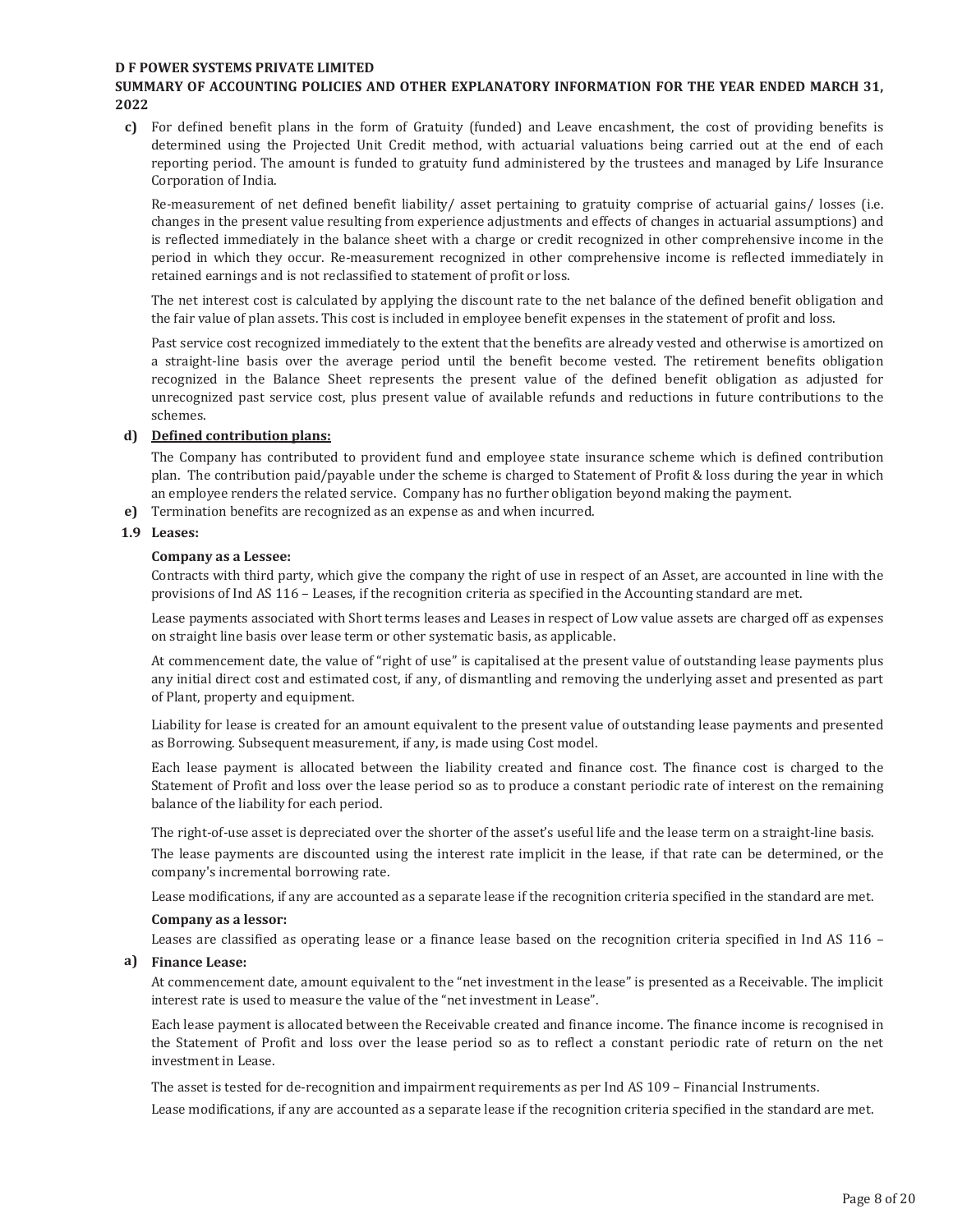#### **SUMMARY OF ACCOUNTING POLICIES AND OTHER EXPLANATORY INFORMATION FOR THE YEAR ENDED MARCH 31, 2022**

#### **b) Operating Lease:**

The company recognises lease payments from operating leases as income on either a straight-line basis or another systematic basis, if required.

Lease modifications, if any are accounted as a separate lease if the recognition criteria specified in the standard are met.

#### **1.10 Income taxes:**

Income tax expense comprises current tax expense and the net change in the deferred tax asset or liability during the year. Current and deferred tax are recognized in statement of profit or loss, except when they relate to items that are recognized in other comprehensive income or directly in equity, in which case, the current and deferred tax are also recognized in other comprehensive income or directly in equity, respectively.

#### **a) Current Income Taxes:**

The current income tax expense includes income taxes payable by the Company and its branches in India and overseas. Advance taxes and provisions for current income taxes are presented in the balance sheet after off-setting advance tax paid and income tax provision arising in the same tax jurisdiction and where the relevant tax paying units intends to settle the asset and liability on a net basis or where it is legally enforceable right to set off the recognized amount.

#### **b) Deferred Income Taxes:**

Deferred income tax is recognized using the balance sheet approach. Deferred income tax assets and liabilities are recognized for deductible and taxable temporary differences arising between the tax base of assets and liabilities and their carrying amount.

Deferred income tax asset are recognized to the extent that it is probable that taxable profit will be available against which the deductible temporary differences and the carry forward of unused tax credits and unused tax losses can be utilized.

The carrying amount of deferred income tax assets is reviewed at each reporting date and reduced to the extent that it is no longer probable that sufficient taxable profit will be available to allow all or part of the deferred income tax asset to be utilized.

Deferred tax assets and liabilities are measured using substantively enacted tax rates expected to apply to taxable income in the years in which the temporary differences are expected to be received or settled.

Deferred tax assets and liabilities are offset when they relate to income taxes levied by the same taxation authority and the relevant entity intends to settle its current tax assets and liabilities on a net basis.

#### **1.11 Foreign Currency:**

#### **a) Functional and presentation currency:**

Items included in the financial statements of each of the Company are measured using the currency of the primary economic environment in which the entity operates ('the functional currency'). The financial statements are presented in Indian rupee (INR), which is functional and presentation currency.

#### **b) Initial recognition**

Foreign currency transactions are recorded in the reporting currency, by applying to the foreign currency amount the exchange rate between the reporting currency and the foreign currency prevailing at the dates of the transactions.

# **c) Measurement of foreign currency monetary items and Non-monetary items at the balance sheet date**

Foreign currency monetary items outstanding at the balance sheet date are restated using the year end rates. Non monetary items which are carried in terms of historical cost denominated in a foreign currency are not restated and hence are reported using the exchange rate prevailing at the date of transactions.

#### **d) Treatment of exchange differences on monetary items**

Exchange differences arising on settlement / restatement of foreign currency assets and liabilities of the Company are recognized as income or expense in the statement of profit and loss in the period in which they arise.

**e)** In respect of overseas branch, which is integral foreign operation, financial statements are translated as if the transactions are those of the Company itself.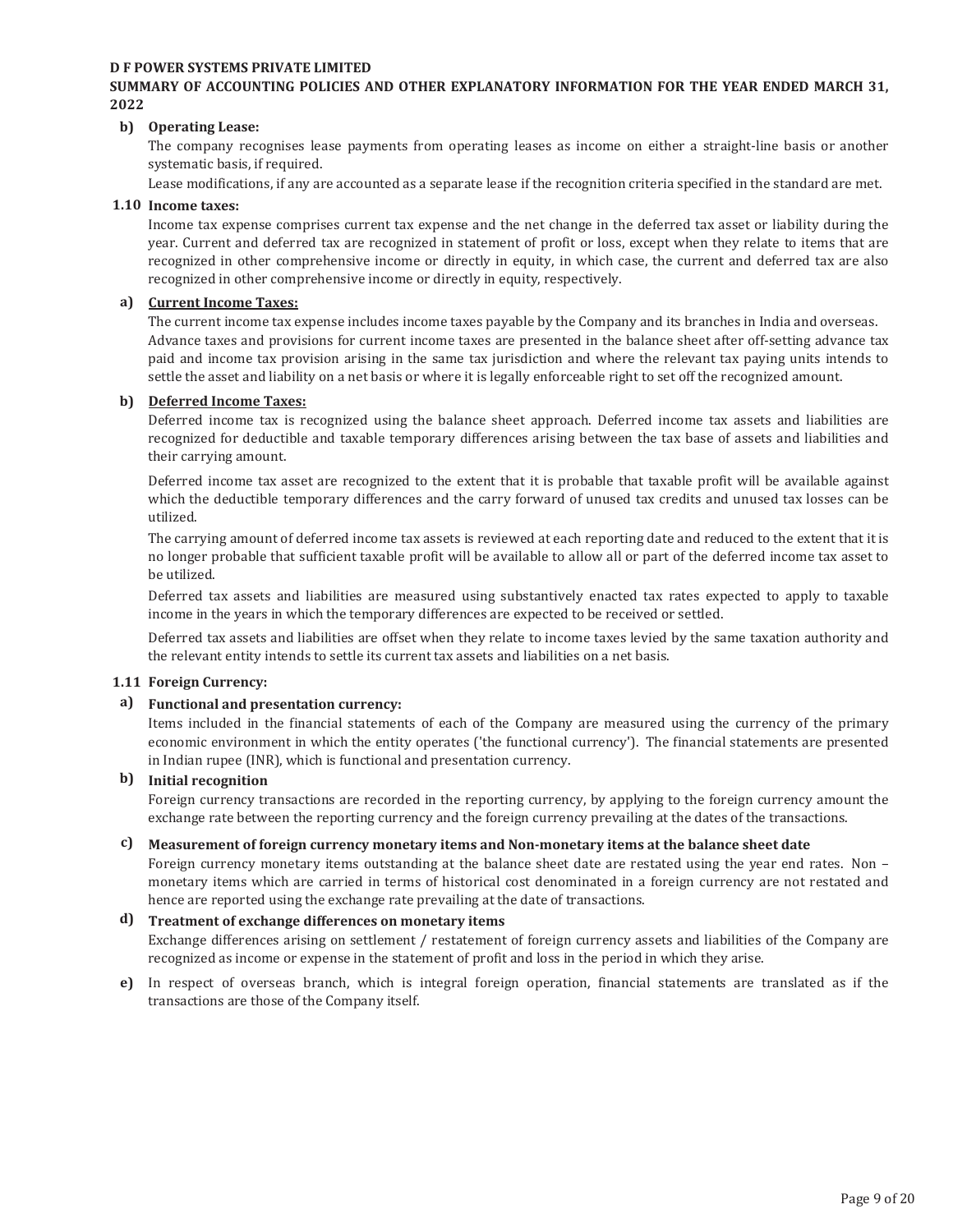#### **SUMMARY OF ACCOUNTING POLICIES AND OTHER EXPLANATORY INFORMATION FOR THE YEAR ENDED MARCH 31, 2022**

#### **1.12 Financial instruments:**

Financial assets and liabilities are recognized when the Company becomes a party to the contractual provisions of the instrument. Financial assets and liabilities are initially measured at fair value. Transaction costs that are directly attributable to the acquisition or issue of financial assets and financial liabilities (other than financial assets and financial liabilities at fair value through profit or loss) are added to or deducted from the fair value measured on initial recognition of financial asset or financial liability.

#### **a) Cash & Cash equivalents:**

The Company considers all highly liquid financial instruments, which are readily convertible into known amounts of cash that are subject to an insignificant risk of change in value and having original maturities of three months or less from the date of purchase, to be cash equivalents. Cash and cash equivalents consist of balances with banks which are unrestricted for withdrawal and usage.

#### **b) Financial assets at amortized cost:**

Financial assets are subsequently measured at amortized cost if these financial assets are held within a business whose objective is to hold these assets in order to collect contractual cash flows and the contractual terms of the financial asset give rise on specified dates to cash flows that are solely payments of principal and interest on the principal amount outstanding.

#### **c) Financial liabilities:**

Financial liabilities are subsequently carried at amortized cost using the effective interest method, except for contingent consideration recognized in a business combination which is subsequently measured at fair value through profit or loss. For trade and other payables maturing within one year from the balance sheet date, the carrying amounts approximate fair value due to the short maturity of these instruments.

#### **d) De-recognition of financial instruments:**

The Company derecognizes a financial asset when the contractual rights to the cash flows from the financial asset expire or it transfers the financial asset and the transfer qualifies for de-recognition under Ind AS 109. A financial liability (or a part of a financial liability) is derecognized when the obligation specified in the contract is discharged or cancelled or expires.

#### **e) Impairment of financial assets:**

The Company assesses on a forward looking basis the expected credit losses associated with its assets carried at amortized cost. The impairment methodology applied depends on whether there has been a significant increase in credit risk. In respect of trade receivables, the Company applies simplified approach permitted by Ind AS 109 Financial Instruments, which requires expected lifetime losses to be recognized from initial recognition of the receivables.

#### **f) Fair value of financial instruments:**

In determining the fair value of its financial instruments, the Company uses following hierarchy and assumptions that are based on market conditions and risks existing at each reporting date.

#### **Fair value hierarchy:**

All assets and liabilities for which fair value is measured or disclosed in the financial statements are categorized within the fair value hierarchy, described as follows, based on the lowest level input that is significant to the fair value measurement as a whole:

 $\blacktriangleright$  Level 1  $\blacktriangle$  Quoted (unadjusted) market prices in active markets for identical assets or liabilities

 $\blacktriangleright$  Level 2 – Valuation techniques for which the lowest level input that is significant to the fair value measurement is directly or indirectly observable

 $\blacktriangleright$  Level 3 – Valuation techniques for which the lowest level input that is significant to the fair value measurement is unobservable

For assets and liabilities that are recognized in the financial statements on a recurring basis, the Company determines whether transfers have occurred between levels in the hierarchy by re-assessing categorization (based on the lowest level input that is significant to the fair value measurement as a whole) at the end of each reporting period.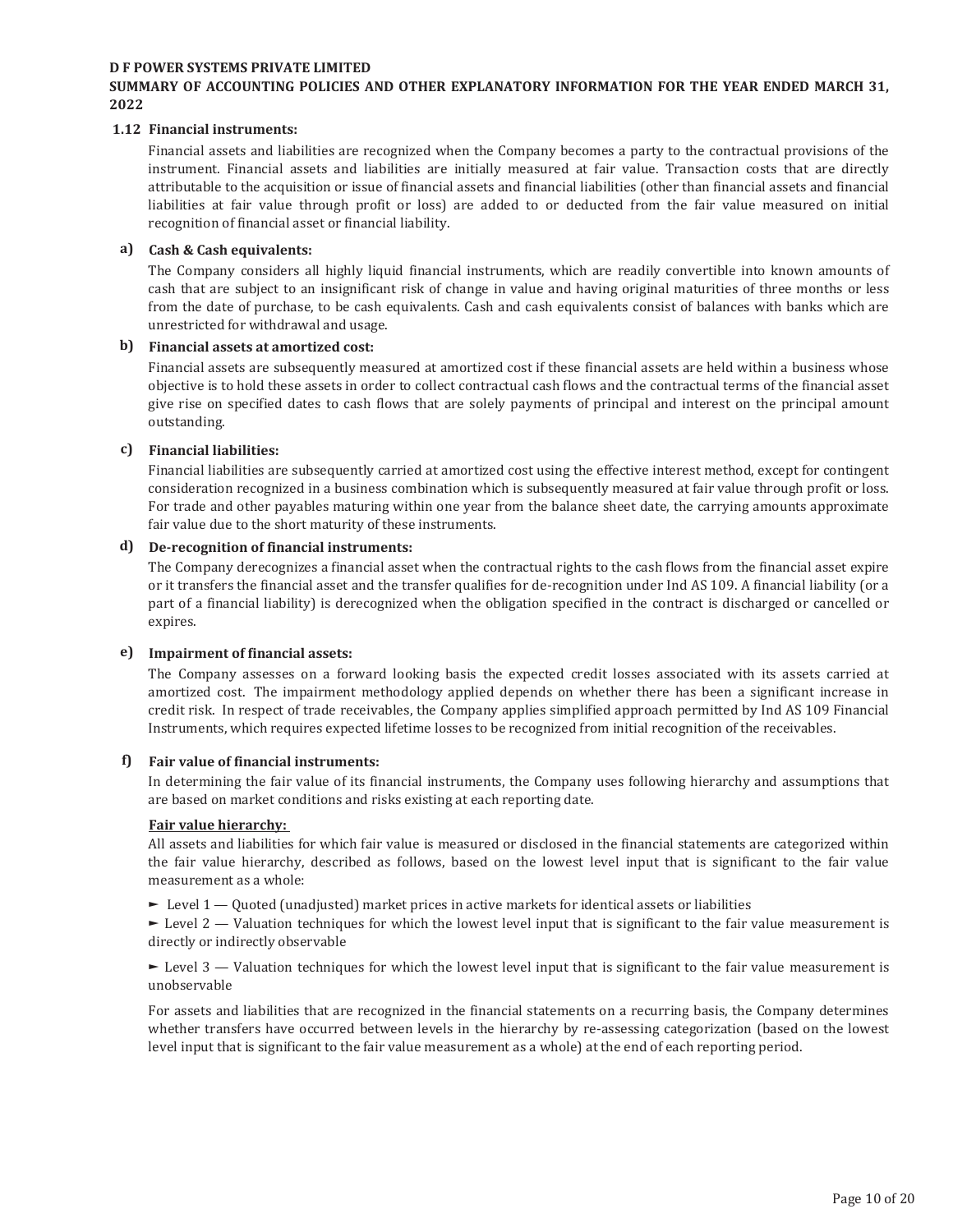#### **SUMMARY OF ACCOUNTING POLICIES AND OTHER EXPLANATORY INFORMATION FOR THE YEAR ENDED MARCH 31, 2022**

#### **1.13 Cash Flow statement**

Cash flows are reported using Indirect method, whereby profit for the period is adjusted for the effects of transactions of non-cash nature, any deferrals or accruals of past or future operating cash receipts or payments and item of income or expenses associated with investing or financing cash flows. The cash flows from Operating, Financing and investing activity of the company are segregated.

#### **1.14 Provision and contingencies**

A Provision is recognized when an enterprise has a present (legal or constructive) obligation as a result of past event; and it is probable that an outflow of resources will be required to settle the obligation, in respect of which a reliable estimate can be made.

Provisions are measured at the present value of expenditure required to settle the present obligation at the end of reporting period. The discount rate used is pre tax rate that reflects current market assessment of the time value of money and the risk specific to the liability. The increase in the provision due to the passage of time is recognized as interest expense.

These are reviewed at each balance sheet date and adjusted to reflect the current best estimates. Contingent liabilities are disclosed in the notes.

Contingent Assets are not recognized in the financial statements.

#### **1.15 Segment reporting:**

Operating segments are reported in a manner consistent with the internal reporting provided to the chief operating decision maker. Refer Note 16 for segment information presented.

#### **1.16 Earnings per share:**

Basic earnings/ (loss) per share are computed by dividing profit or loss attributable to equity shareholders of the Company by the weighted average number of equity shares outstanding during the period. The Company did not have any potentially dilutive securities in any of the periods presented.

The numbers of equity shares are adjusted retrospectively for all periods presented for any share splits and bonus shares issued including for any changes effected prior to the approval of the financial statements by the board of Directors.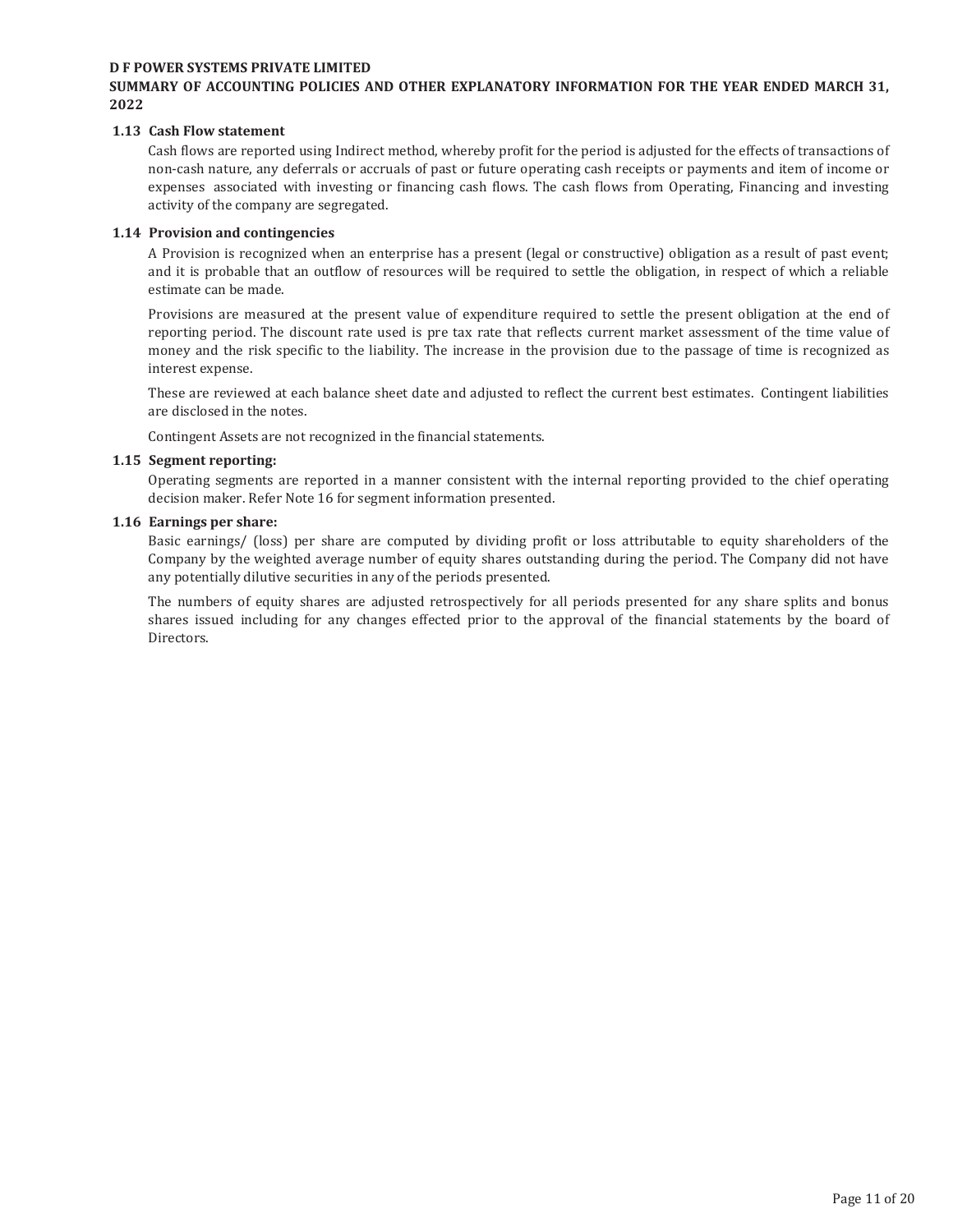# **NOTES ON FINANCIAL STATEMENT FOR THE YEAR ENDED MARCH 31, 2022**

**Amount in Lakhs**

| <b>Note</b><br>No.      | <b>Particulars</b>                       | As at<br>31.03.2022 | As at<br>31.03.2021 |
|-------------------------|------------------------------------------|---------------------|---------------------|
|                         |                                          | ₹                   | ₹                   |
| $\overline{2}$          | <b>CASH AND CASH EQUIVALENT:</b>         |                     |                     |
|                         | <b>Balances with banks</b>               |                     |                     |
|                         | In current accounts                      | 109.50              | 6.06                |
|                         | Cash on hand                             |                     | 0.04                |
|                         |                                          | 109.50              | 6.10                |
|                         |                                          |                     |                     |
| 3                       | <b>OTHER FINANCIAL ASSETS:</b>           |                     |                     |
|                         | Balance with Statutory/ Govt authorities | 741.20              | 740.56              |
|                         | <b>Other Deposits</b>                    | 0.70                | 0.70                |
|                         |                                          | 741.90              | 741.26              |
| $\overline{\mathbf{4}}$ |                                          |                     |                     |
|                         | <b>OTHER CURRENT ASSETS:</b>             |                     |                     |
|                         | Trade Advance                            |                     | 114.59              |
|                         |                                          |                     | 114.59              |
|                         |                                          |                     |                     |
|                         | <b>Additional disclosure:</b>            |                     |                     |
|                         | Trade advance paid to Holding Company    |                     | 114.59              |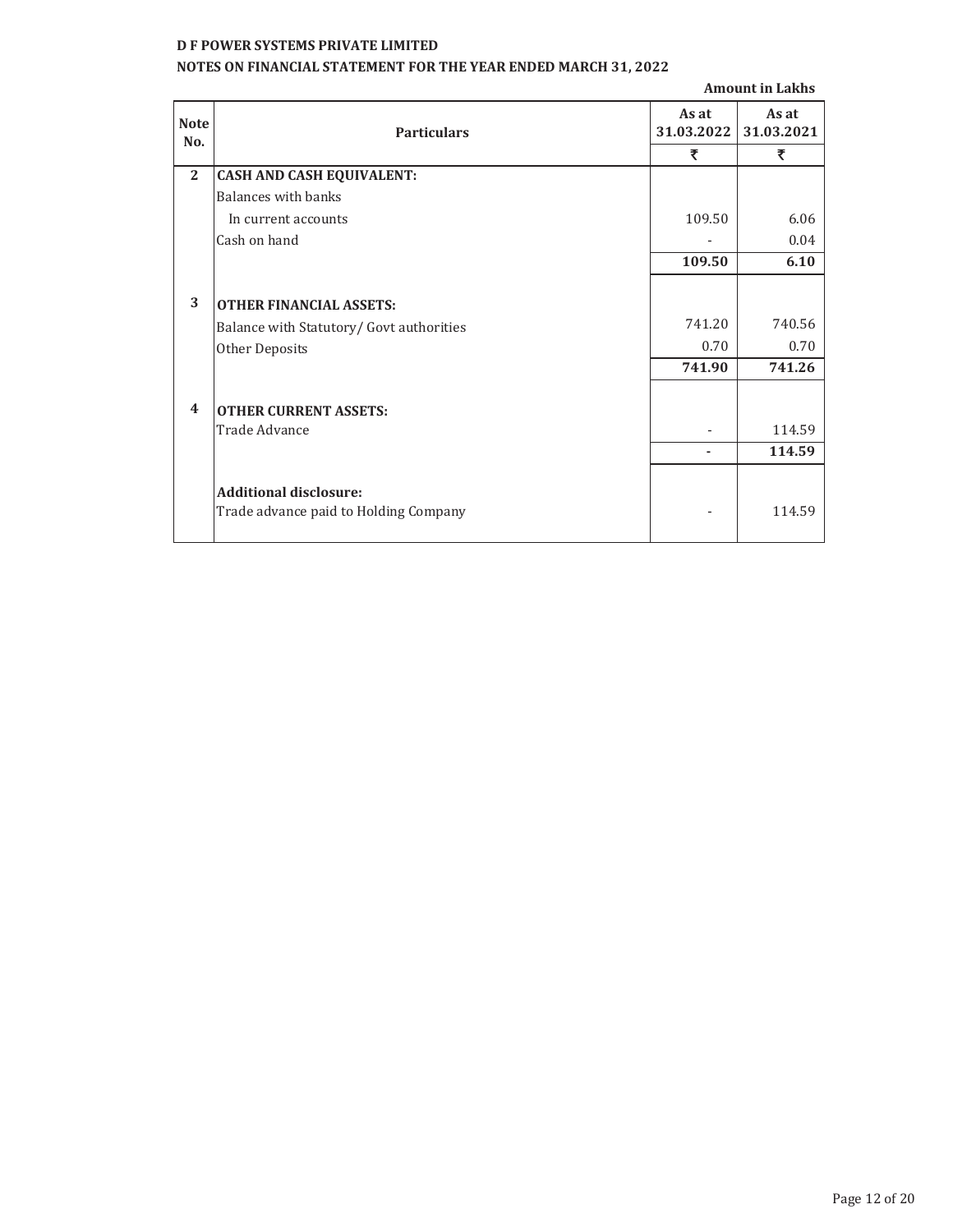#### **NOTES ON FINANCIAL STATEMENT FOR THE YEAR ENDED MARCH 31, 2022**

#### **5 SHARE CAPITAL**

| <b>SHARE CAPITAL</b>                    | <b>Amount in Lakhs</b> |                     |
|-----------------------------------------|------------------------|---------------------|
| <b>Particulars</b>                      | As at<br>31.03.2022    | As at<br>31.03.2021 |
| <b>Authorized</b>                       |                        |                     |
| Equity shares of Rs.10/- each:          |                        |                     |
| Number of Equity Shares                 | 75,00,000              | 75,00,000           |
| Amount of Equity Share Capital (in Rs.) | 750.00                 | 750.00              |
| Issued, subscribed and fully paid up    |                        |                     |
| Equity shares of Rs.10/- each           |                        |                     |
| <b>Number of Equity Shares</b>          |                        |                     |
| At the beginning of the year            | 60,00,000              | 60,00,000           |
| Issued during the year                  |                        |                     |
| At the close of the year                | 60,00,000              | 60,00,000           |
| <b>Amount of Equity Share Capital</b>   |                        |                     |
| At the beginning of the year            | 600.00                 | 600.00              |
| Issued during the year                  |                        |                     |
| At the close of the year                | 600.00                 | 600.00              |

#### **Other Information:**

**I** The Company has only one class of equity shares having par value of Rs.10/- each. Each holder of equity shares is entitled to one vote per share. The Company declares and pays dividends in Indian rupees. The dividend proposed by the Board of Directors is subject to the approval of the shareholders in the ensuing Annual General Meeting.

In the event of liquidation of the Company, the holders of equity shares will be entitled to receive remaining assets of the Company, after distribution of all preferential amounts. The distribution will be in proportion to the number of equity shares held by the shareholders.

| II   Particulars of equity share holders holding<br>more than 5% of the total paid up equity share | As at 31.03.2022 |              | As at 31.03.2021 |              |
|----------------------------------------------------------------------------------------------------|------------------|--------------|------------------|--------------|
| capital:                                                                                           | $\frac{0}{0}$    | No of shares | $\frac{0}{0}$    | No of shares |
| TD Power Systems Limited (Holding Company) **                                                      | 100.00%          | 60.00.000    | 100.00%          | 60.00.000    |

\*\* including beneficial Interest relating to 2 equity shares of Rs.10/- each being 0.01% of capital held by 2 directors of the company.

#### **III Shares held by promoters at the end of the year**

| <b>Promoter Name</b>     | <b>No of Shares</b> | % of total<br>shares | % of change<br>during the<br>vear |
|--------------------------|---------------------|----------------------|-----------------------------------|
| TD Power Systems Limited | 59.99.998           | 100%                 | No change                         |
| Nikhil Kumar             |                     | $0\%$                | No change                         |
| Mohib N Kiricha          |                     | $0\%$                | No change                         |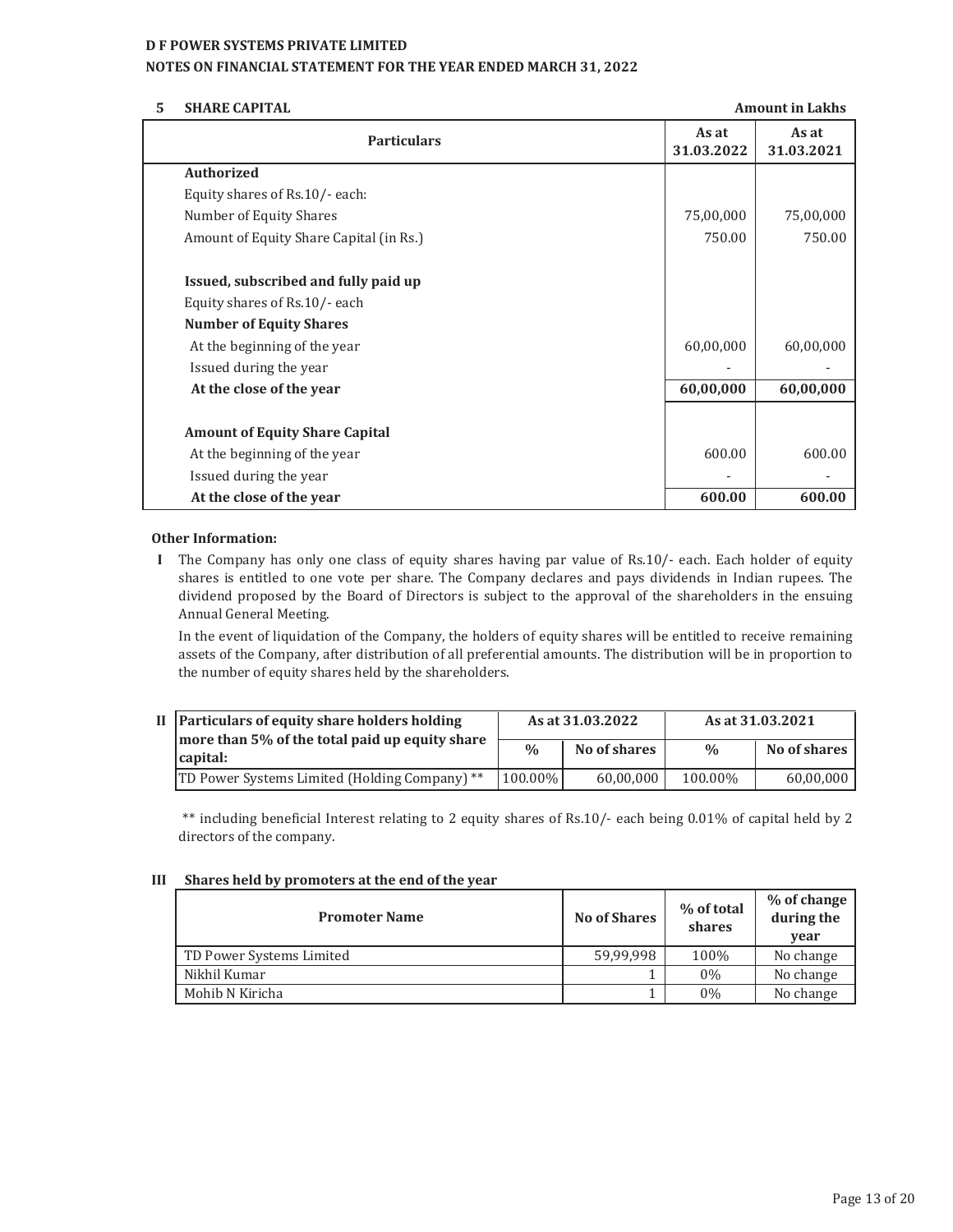### **D F POWER SYSTEMS PRIVATE LIMITED NOTES ON FINANCIAL STATEMENT FOR THE YEAR ENDED MARCH 31, 2022**

|                    | <b>Amount in Lakhs</b>                                                                                                                                                                                                        |                     |                     |  |  |
|--------------------|-------------------------------------------------------------------------------------------------------------------------------------------------------------------------------------------------------------------------------|---------------------|---------------------|--|--|
| <b>Note</b><br>No. | <b>Particulars</b>                                                                                                                                                                                                            | As at<br>31.03.2022 | As at<br>31.03.2021 |  |  |
|                    |                                                                                                                                                                                                                               | ₹                   | ₹                   |  |  |
| 6                  | <b>RESERVES AND SURPLUS</b>                                                                                                                                                                                                   |                     |                     |  |  |
|                    | <b>General Reserve</b>                                                                                                                                                                                                        |                     |                     |  |  |
|                    | As at the beginning of the year                                                                                                                                                                                               | 454.03              | 454.03              |  |  |
|                    | Add: Transferred from Statement of Profit and Loss                                                                                                                                                                            |                     |                     |  |  |
|                    | As at the end of the year - A                                                                                                                                                                                                 | 454.03              | 454.03              |  |  |
|                    | <b>Retained earnings</b>                                                                                                                                                                                                      |                     |                     |  |  |
|                    | As at the beginning of the year                                                                                                                                                                                               | (1,029.73)          | (1,850.08)          |  |  |
|                    | Add: Transferred from Statement of Profit and Loss                                                                                                                                                                            | 762.26              | 820.35              |  |  |
|                    | As at the end of the year - B                                                                                                                                                                                                 | (267.47)            | (1,029.73)          |  |  |
|                    | Total $(A+B)$                                                                                                                                                                                                                 | 186.56              | (575.70)            |  |  |
|                    | The Remeasurements gains in respect of employee benefits included under<br>retained earnings are as under:                                                                                                                    |                     |                     |  |  |
|                    | As at the beginning of the year                                                                                                                                                                                               | (2.91)              | (2.91)              |  |  |
|                    | Remeasurements gain/(loss) on defined benefit plans                                                                                                                                                                           |                     |                     |  |  |
|                    | As at the end of the year                                                                                                                                                                                                     | (2.91)              | (2.91)              |  |  |
|                    |                                                                                                                                                                                                                               |                     |                     |  |  |
| 7                  | <b>TRADE PAYABLES</b>                                                                                                                                                                                                         |                     |                     |  |  |
|                    | Total outstanding dues of micro and small enterpries                                                                                                                                                                          |                     |                     |  |  |
|                    | Total outstanding dues of creditors other than micro and small enterpries                                                                                                                                                     | 40.19               | 253.11              |  |  |
|                    |                                                                                                                                                                                                                               | 40.19               | 253.11              |  |  |
|                    | <b>Additional Information:</b>                                                                                                                                                                                                |                     |                     |  |  |
|                    | The details of amounts outstanding to Micro, Small and Medium Enterprises<br>under Micro Small and Medium Enterprises Development Act, 2006 (MSMED<br>Act), based on the available information with the Company are as under: |                     |                     |  |  |
|                    | 1. Principal amount due and remaining unpaid                                                                                                                                                                                  |                     |                     |  |  |
|                    | 2. Interest due on (1) above and the unpaid interest                                                                                                                                                                          |                     |                     |  |  |
|                    | 3. Interest paid on all delayed payments under the MSMED Act                                                                                                                                                                  |                     |                     |  |  |
|                    | 4. Payment made beyond the appointed day during the year                                                                                                                                                                      |                     |                     |  |  |
|                    | 5. Interest due and payable for the period of delay other than (3) above                                                                                                                                                      |                     |                     |  |  |
|                    | 6. Interest accrued and remaining unpaid                                                                                                                                                                                      |                     |                     |  |  |
|                    | 7. Amount of further interest remaining due and payable in succeeding years                                                                                                                                                   | 40.19               | 42.44               |  |  |
|                    | Trade payable ageing schedule:                                                                                                                                                                                                |                     |                     |  |  |
|                    | Outstanding for the following periods from the due dates of payment:                                                                                                                                                          |                     |                     |  |  |
|                    | More than 3 Years                                                                                                                                                                                                             | 40.19               | 253.11              |  |  |
|                    | There are no disputed trade payables on the reporting date                                                                                                                                                                    |                     |                     |  |  |
| 8                  | <b>OTHER FINANCIAL LIABILITIES</b>                                                                                                                                                                                            |                     |                     |  |  |
|                    | <b>Outstanding Liabilities</b>                                                                                                                                                                                                | 0.32                | 560.58              |  |  |
|                    | Duties and taxes payable                                                                                                                                                                                                      | 0.03                | 0.15                |  |  |
|                    |                                                                                                                                                                                                                               | 0.35                | 560.73              |  |  |
| 9                  | <b>PROVISIONS</b>                                                                                                                                                                                                             |                     |                     |  |  |
|                    | Provision for tax (Net of advance tax)                                                                                                                                                                                        | 23.29               | 22.70               |  |  |
|                    | Provisions for employee benefits                                                                                                                                                                                              | 1.01                | 1.11                |  |  |
|                    |                                                                                                                                                                                                                               | 24.30               | 23.81               |  |  |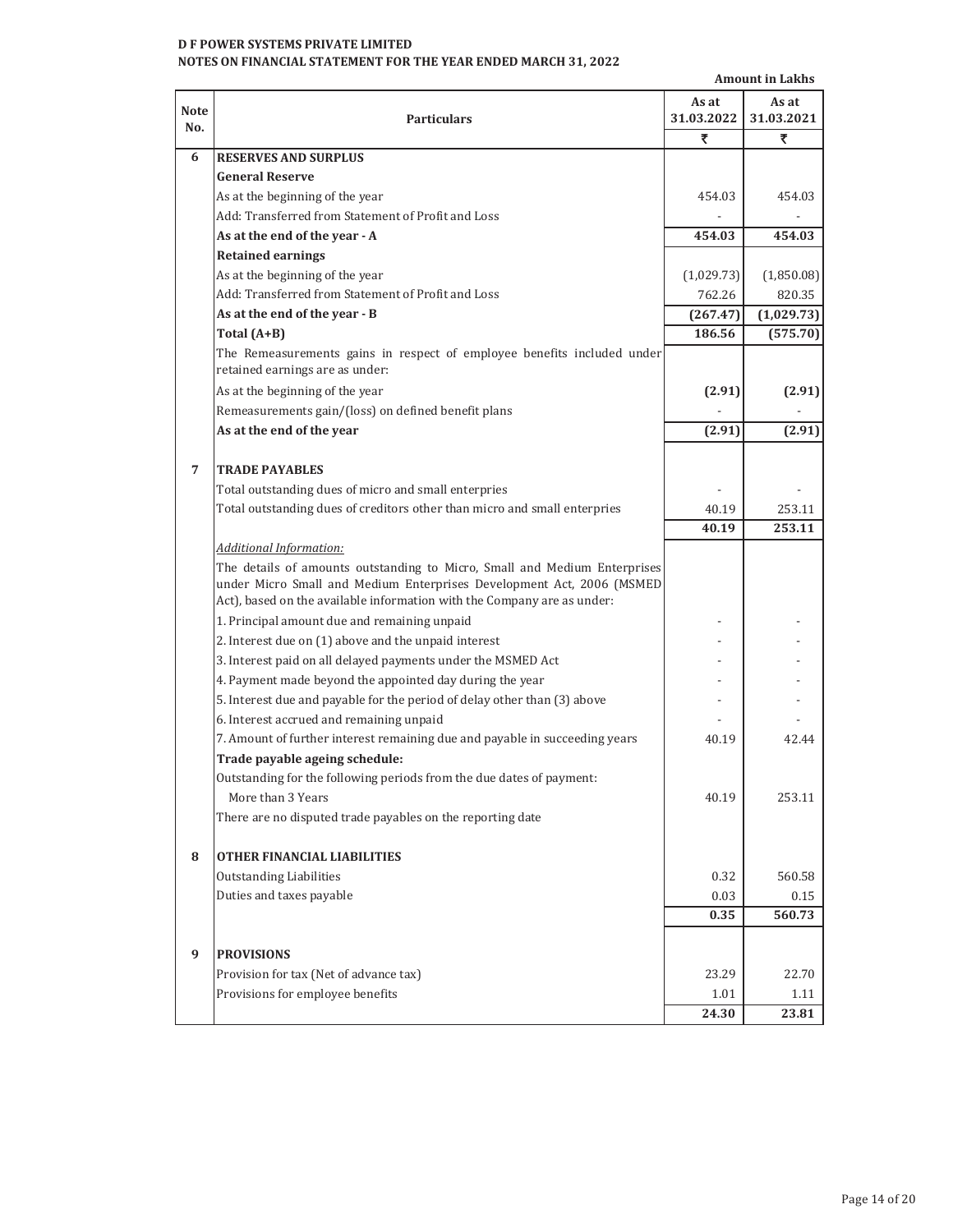# **NOTES ON FINANCIAL STATEMENT FOR THE YEAR ENDED MARCH 31, 2022**

|             |                                                                                   |                   | <b>Amount in Lakhs</b> |
|-------------|-----------------------------------------------------------------------------------|-------------------|------------------------|
| <b>Note</b> |                                                                                   | <b>Year ended</b> | <b>Year ended</b>      |
| No.         | <b>Particulars</b>                                                                | 31.03.2022        | 31.03.2021             |
|             |                                                                                   | ₹                 | ₹                      |
| 10          | <b>OTHER INCOME</b>                                                               |                   |                        |
|             | Interest from Banks on deposits                                                   | 0.06              | 0.12                   |
|             | <b>Exchange Flucutation (Net)</b>                                                 | 15.47             | 118.02                 |
|             |                                                                                   | 15.53             | 118.14                 |
|             |                                                                                   |                   |                        |
| 11          | <b>EMPLOYEE BENEFIT EXPENSES</b>                                                  |                   |                        |
|             | Salaries and wages                                                                | 6.37              | 6.36                   |
|             | Contribution to provident and other funds                                         | 0.45              | 0.43                   |
|             | Staff welfare expenses                                                            |                   | 0.02                   |
|             |                                                                                   | 6.82              | 6.81                   |
|             |                                                                                   |                   |                        |
| 12          | <b>OTHER EXPENSES</b>                                                             |                   |                        |
|             | Repairs and Maintenance:                                                          |                   |                        |
|             | Others                                                                            | 0.16              | 0.29                   |
|             | Rates and Taxes                                                                   | 0.08              | 0.53                   |
|             | <b>Auditors Remuneration</b>                                                      |                   |                        |
|             | - as auditor                                                                      | 0.70              | 0.70                   |
|             | Legal and professional charges                                                    | 0.62              | 4.17                   |
|             | Director Sitting fees                                                             | 2.40              | 2.40                   |
|             | <b>Travelling and Conveyance</b>                                                  | 0.19              | 0.38                   |
|             | <b>Bank Charges</b>                                                               | 0.01              |                        |
|             | Postage, Telegrams and Telephones                                                 | 0.01              | 0.02                   |
|             |                                                                                   | 4.17              | 8.49                   |
|             |                                                                                   |                   |                        |
| 13          | <b>Exceptional Item</b>                                                           |                   |                        |
|             | Creditors written back (Refer Note No.21)                                         | 757.72            | 717.51                 |
|             |                                                                                   | 757.72            | 717.51                 |
|             |                                                                                   |                   |                        |
| 14          | <b>EARNINGS PER SHARE</b>                                                         | 762.26            | 820.35                 |
|             | Profit for the year after tax expense<br>Weighted average number of equity shares |                   |                        |
|             | Earning per share                                                                 | 60,00,000         | 60,00,000              |
|             |                                                                                   | 12.70             | 13.67                  |
|             | Face Value of Share (in ₹)                                                        | 10.00             | 10.00                  |
| 15          | <b>CONTINGENT LIABILITIES</b>                                                     |                   |                        |
|             | (to the extent not provided for)                                                  |                   |                        |
|             | VAT, Chattisgarh demand disputed by the Company (Refer Note No.24)                |                   | 129.54                 |
|             |                                                                                   |                   |                        |
|             |                                                                                   |                   |                        |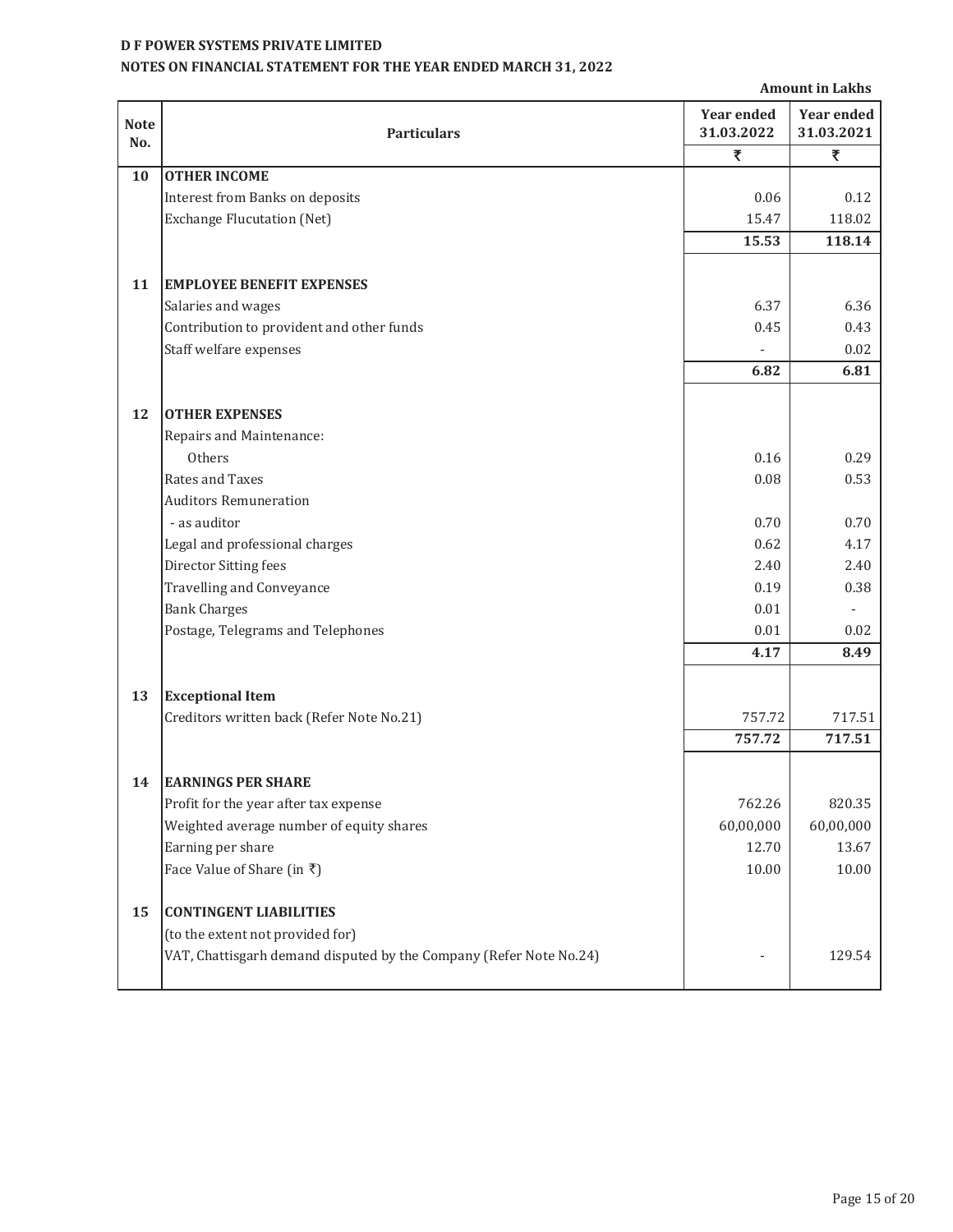# **D F POWER SYSTEMS PRIVATE LIMITED NOTES ON FINANCIAL STATEMENT FOR THE YEAR ENDED MARCH 31, 2022**

#### **16 SEGMENT REPORTING:**

**(i)** Certain expenses, which are not allocable to any specific segment, are separately disclosed at the enterprise level. Cash and bank balances in India are reported at the enterprise level as the company operates common bank accounts. Property, plant and Equipments, Liabilities, Current assets and Current liabilities relating to specific business segments are identified and reported. Those that are not identifiable are reported as common items.

Secondary segment is reported based on the geographical location of the company, viz., India and Hongkong. Revenues in the secondary segment are based on the sales made by the branch office. Property, plant and Equipments, Current Assets including Cash and Bank accounts, and Current liabilities are identified to the branch office to which they relate and are reported accordingly.

|                |                                                         |                                             |              | <b>Current Year</b>  |
|----------------|---------------------------------------------------------|---------------------------------------------|--------------|----------------------|
|                | <b>Particulars</b>                                      | <b>Primary Segment</b><br>(Amount in Lakhs) | <b>Total</b> |                      |
|                |                                                         | <b>EPC</b>                                  | Common       |                      |
| 1              | <b>Segment Revenues</b>                                 |                                             |              |                      |
|                | <b>External Revenues</b>                                |                                             |              |                      |
|                | <b>Total Revenues</b>                                   | $\blacksquare$                              |              |                      |
| 2              | <b>Segment Results</b>                                  |                                             |              |                      |
|                | Profit Before Taxation and Interest                     | (10.99)                                     |              | (10.99)              |
|                | Less: Interest                                          |                                             |              |                      |
|                | Less: Depreciation & Amortizations                      |                                             |              |                      |
|                | <b>Total</b>                                            | (10.99)                                     |              | (10.99)              |
| $\overline{4}$ | Unallocable & Other Income (including exceptional item) |                                             | 773.25       | 773.25               |
|                | Less: Tax                                               |                                             |              |                      |
|                | <b>Total Profit</b>                                     | (10.99)                                     | 773.25       | 762.26               |
|                |                                                         |                                             |              | <b>Previous Year</b> |
|                |                                                         | <b>Primary Segment</b>                      | <b>Total</b> |                      |
|                | <b>Particulars</b>                                      | (Amount in Lakhs)                           |              |                      |
|                |                                                         | <b>EPC</b>                                  | Common       |                      |
| $\mathbf{1}$   | <b>Segment Revenues</b>                                 |                                             |              |                      |
|                | <b>External Revenues</b>                                |                                             |              |                      |
|                | <b>Total Revenues</b>                                   |                                             |              |                      |
| $\overline{2}$ | Profit Before Taxation and Interest                     | (15.30)                                     |              | (15.30)              |
|                | Less: Interest                                          |                                             |              |                      |
|                | Less: Depreciation & Amortizations                      |                                             |              |                      |
|                | <b>TOTAL</b>                                            | (15.30)                                     |              | (15.30)              |
| 3              | Unallocable & Other Income (including exceptional item) |                                             | 835.65       | 835.65               |
|                | Less: Tax                                               |                                             |              |                      |
|                | <b>Total Profit</b>                                     | (15.30)                                     | 835.65       | 820.35               |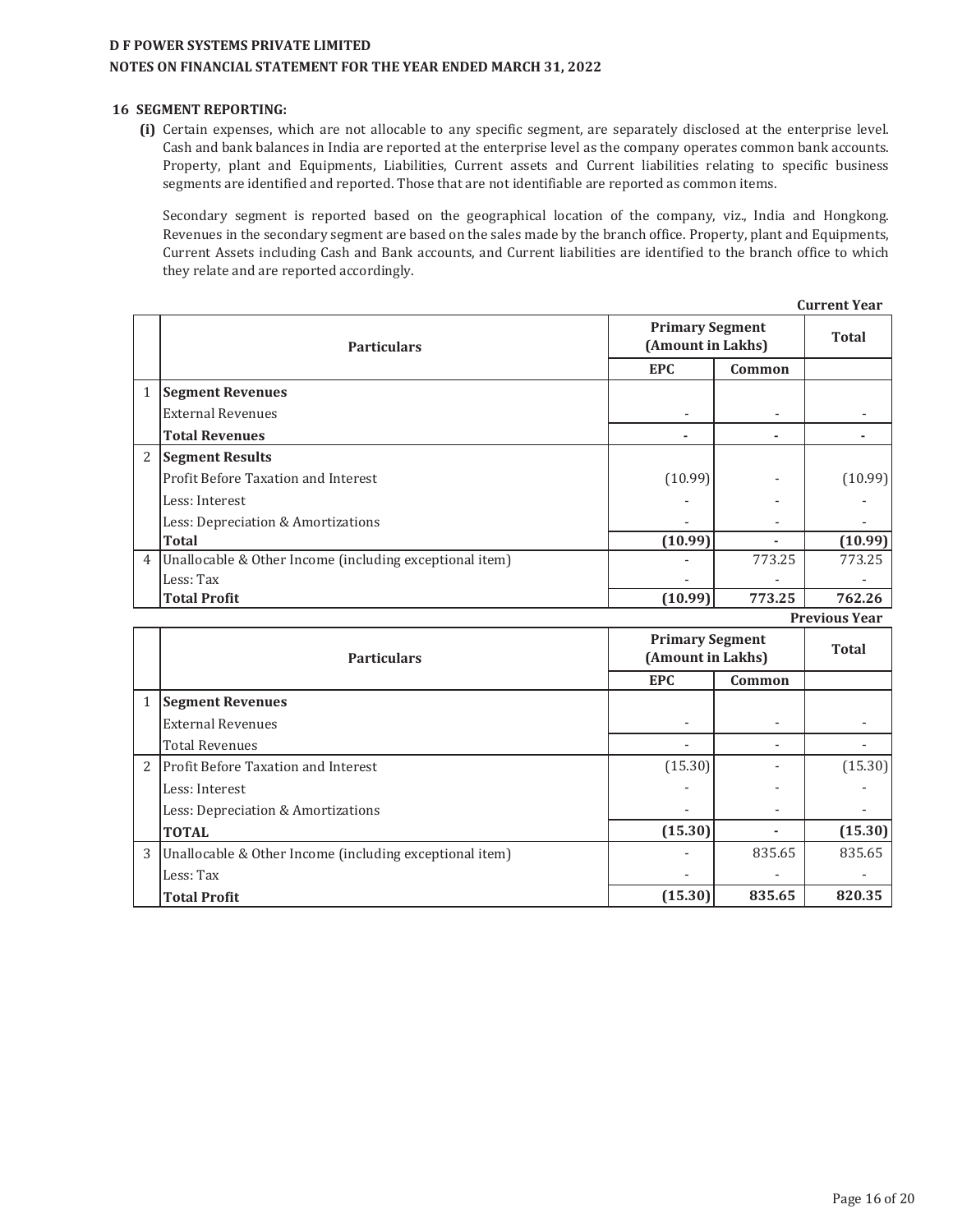# **D F POWER SYSTEMS PRIVATE LIMITED NOTES ON FINANCIAL STATEMENT FOR THE YEAR ENDED MARCH 31, 2022**

|   | <b>Particulars</b>                 | <b>Primary Segment</b><br>(Amount in Lakhs) | <b>Total</b> |        |
|---|------------------------------------|---------------------------------------------|--------------|--------|
|   |                                    | <b>EPC</b>                                  | Common       |        |
| 4 | Segment Assets - Current Year      | 0.70                                        | 850.70       | 851.40 |
|   | - Previous Year                    | 115.29                                      | 746.66       | 861.95 |
|   | Segment Liabilities - Current Year | 40.54                                       | 24.30        | 64.84  |
|   | - Previous Year                    | 813.84                                      | 23.81        | 837.65 |

# **(ii) Geographical Segment:**

| <b>Particulars</b>          | Segment revenue by<br>geographical Market<br>(Amount in Lakhs) |                                 |  |
|-----------------------------|----------------------------------------------------------------|---------------------------------|--|
|                             | <b>Year ended</b><br>31.03.2022                                | <b>Year ended</b><br>31.03.2021 |  |
| Sales of India              |                                                                |                                 |  |
| Sales of overseas           | -                                                              |                                 |  |
| Less: Inter-segmental sales |                                                                |                                 |  |
| <b>Total</b>                |                                                                |                                 |  |

#### **Carrying amounts of geographical assets & additions to property plant and equipments**

**Amount in Lakhs**

| <b>Particulars</b>    |                     | Carrying amounts of<br>segment assets (Amount in<br>Lakhs) | Additions to property,<br>plant and equipment<br>(Net) |                     |  |
|-----------------------|---------------------|------------------------------------------------------------|--------------------------------------------------------|---------------------|--|
|                       | As at<br>31.03.2022 | As at<br>31.03.2021                                        | As at<br>31.03.2022                                    | As at<br>31.03.2021 |  |
| Located in India      | 851.40              | 861.95                                                     |                                                        |                     |  |
| Located outside India |                     |                                                            |                                                        |                     |  |
| <b>Total</b>          | 851.40              | 861.95                                                     |                                                        |                     |  |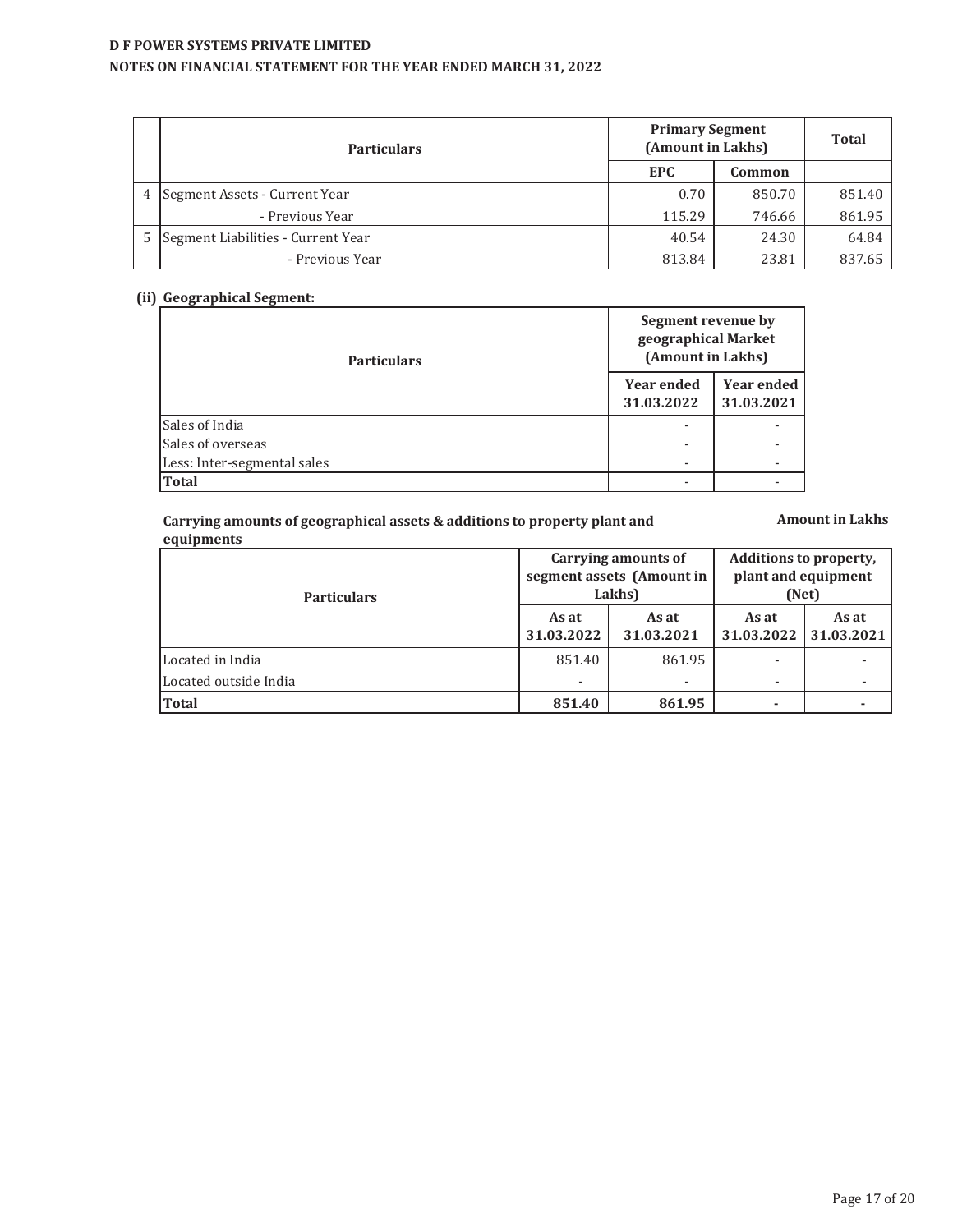#### **NOTES ON FINANCIAL STATEMENT FOR THE YEAR ENDED MARCH 31, 2022**

#### **17 RELATED PARTY DISCLOSURE**

| <b>Related Party</b>      | Relationship             |
|---------------------------|--------------------------|
| T D Power Systems Limited | <b>Holding Company</b>   |
| Mohib Khericha            | Key management personnel |
| Nikhil Kumar              |                          |
| K G Prabhakar             |                          |

#### **DETAILS OF TRANSACTIONS:**

| Nature of transactions                | <b>Amount in</b><br>Lakhs |
|---------------------------------------|---------------------------|
| <b>Key management personnel:</b>      |                           |
| Directors Sitting fees:               |                           |
| Mohib Khericha                        | 0.80                      |
|                                       | (0.80)                    |
| Nikhil Kumar                          | 0.80                      |
|                                       | (0.80)                    |
| K G Prabhakar                         | 0.80                      |
|                                       | (0.80)                    |
| <b>Holding Company</b>                |                           |
| Trade Advance paid to holding company |                           |
|                                       | (128.0                    |

**18** Foreign currency risk exposure -: The company's exposure to foreign currency risk at the end of reporting year, are as follows:

| <b>Amount in Lakhs</b> |
|------------------------|
| As at 31.03.2021       |

| <b>Particulars</b> | As at 31.03.2022         |                          | As at 31.03.2021         |            |  |
|--------------------|--------------------------|--------------------------|--------------------------|------------|--|
|                    | <b>USD</b>               | <b>INR</b>               | <b>USD</b>               | <b>INR</b> |  |
| Assets/Receivables | $\overline{\phantom{0}}$ | $\overline{\phantom{a}}$ | $\overline{\phantom{0}}$ |            |  |
| Liabilities        | $\overline{\phantom{a}}$ | $\overline{\phantom{0}}$ | 2.90                     | 212.92     |  |

**19** During the year, the Company has made provisions for Compensated Leave Absence, the details of same are as under:

| <b>Particulars</b>                               | As at<br>31.03.2022 31.03.2020 | As at |
|--------------------------------------------------|--------------------------------|-------|
| Balance outstanding at the beginning of the year | 1.11                           | 1.28  |
| Provision for the year                           | 0.35                           | 0.28  |
| Utilized during the year                         | 0.45                           | 0.45  |
| Balance outstanding at the end of the year       | 1.01                           |       |

# **Amount in Lakhs**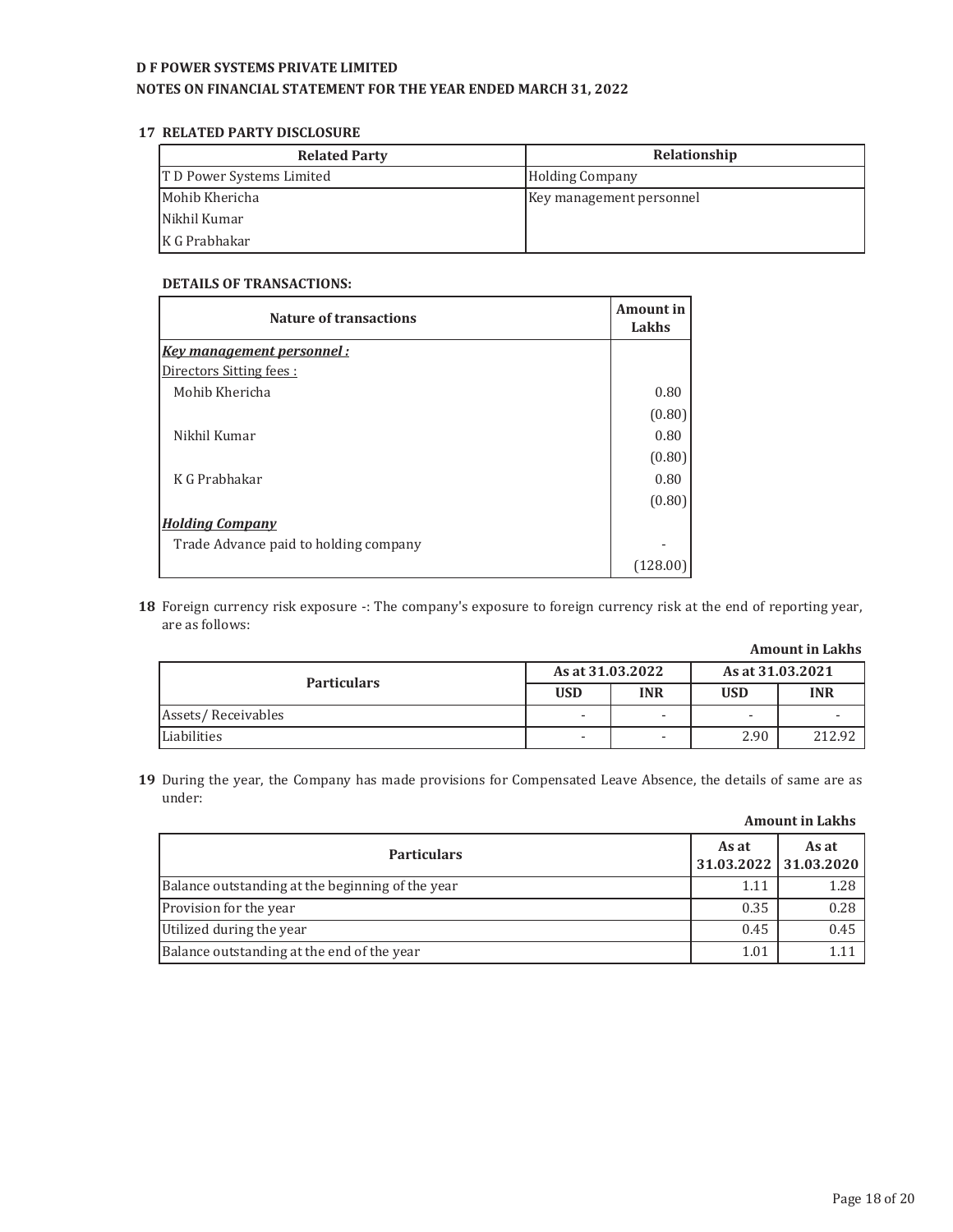#### **NOTES ON FINANCIAL STATEMENT FOR THE YEAR ENDED MARCH 31, 2022**

**20 Details of Key Ratios: - (All amounts in Indian Rupees Lakhs, except as otherwise stated)**

| <b>Sl</b> | <b>Ratios</b>                        | March 31, 2022   |                |       |                  | March 31, 2021     |       | % Variance | <b>Reason for Variance</b>                                                                                                                  |
|-----------|--------------------------------------|------------------|----------------|-------|------------------|--------------------|-------|------------|---------------------------------------------------------------------------------------------------------------------------------------------|
| <b>No</b> |                                      | <b>Numerator</b> | Denominator    | Value | <b>Numerator</b> | <b>Denominator</b> | Value |            |                                                                                                                                             |
|           | Current Ratio                        | 851.40           | 64.84          | 13.13 | 861.95           | 837.65             | 1.03  |            | The Company has written back liabilities to the tune<br>1176.06% of ₹.757.72 lacs due to which current ratio has<br>substantially increased |
|           | Debt-equity Ratio                    |                  | Not applicable |       |                  | Not Applicable     |       |            | The Company doesn't have any debt hence the same                                                                                            |
| 3         | Debt service coverage ratio          |                  | Not applicable |       |                  | Not Applicable     |       |            | is furnished as not applicable                                                                                                              |
|           | 4 Return on equity ratio             | 762.26           | 405.43         | 1.88  | 820.35           | $-385.88$          | 2.13  | $-188.44%$ | During the year and previous year the Company has<br>written back old creditors                                                             |
| 5.        | Inventory turnover ratio             |                  | Not applicable |       |                  | Not Applicable     |       |            | The Company doesn't have any inventory                                                                                                      |
| 6         | Trade receivables turnover ratio     |                  | Not applicable |       |                  | Not Applicable     |       |            | The Company doesn't have any trade receivables                                                                                              |
|           | Trade payables turnover ratio        |                  | Not applicable |       |                  | Not Applicable     |       |            | The Company doesn't have any revenue from                                                                                                   |
| 8         | Net capital turnover ratio           |                  | Not applicable |       |                  | Not Applicable     |       |            | operations hence reported as not applicable                                                                                                 |
| 9         | Net profit ratio                     |                  | Not applicable |       |                  | Not Applicable     |       |            |                                                                                                                                             |
|           | <b>10</b> Return on capital employed |                  | Not applicable |       |                  | Not Applicable     |       |            |                                                                                                                                             |
|           | 11 Return on investment              |                  | Not applicable |       |                  | Not Applicable     |       |            |                                                                                                                                             |

**Note on Ratios:**

- **1**Current ratio = Current assets / Current liabilities
- **2**Debt-equity Ratio = Total Debt / Total equity

Total Debt = Borrowings (current and non-current) and lease liabilities (current and non-current)

**3**Debt service coverage ratio = Earnings available for debt service/ Debt Service.

Earning for Debt Service = Net Profit after taxes + Non-cash operating expenses like depreciation and other amortizations + Interest + other adjustments like loss on sale of Fixed assets  $\epsilon$ Debt service = Interest & Lease Payments + Principal Repayments

"Net Profit after tax" means reported amount of "Profit / (loss) for the period" and it does not include items of other comprehensive income

- **4**Return on equity ratio = Net Profits after taxes - Preference Dividend / Average Shareholder's Equity
- **5**Inventory turnover ratio = Sales / Average Inventory
- **6**Trade receivables turnover ratio = Net Credit Sales / Avgerage Accounts Receivable
- **7**Trade payables turnover ratio = Net Credit Purchases / Average Trade Payables
- **8**Net capital turnover ratio = Net Sales / Working Capital. Working Capital = Current Assets - Current liabilities
- **9**Net profit ratio = Net Profit after taxes / Net Sales
- **10**Return on capital employed = Earning before interest and taxes / Capital Employed - Capital Employed = Tangible Net Worth + Total Debt + Deferred Tax Liability.
- **11** Return on investment ROI = (Current Value of Investment Cost of investment) / Cost of investment